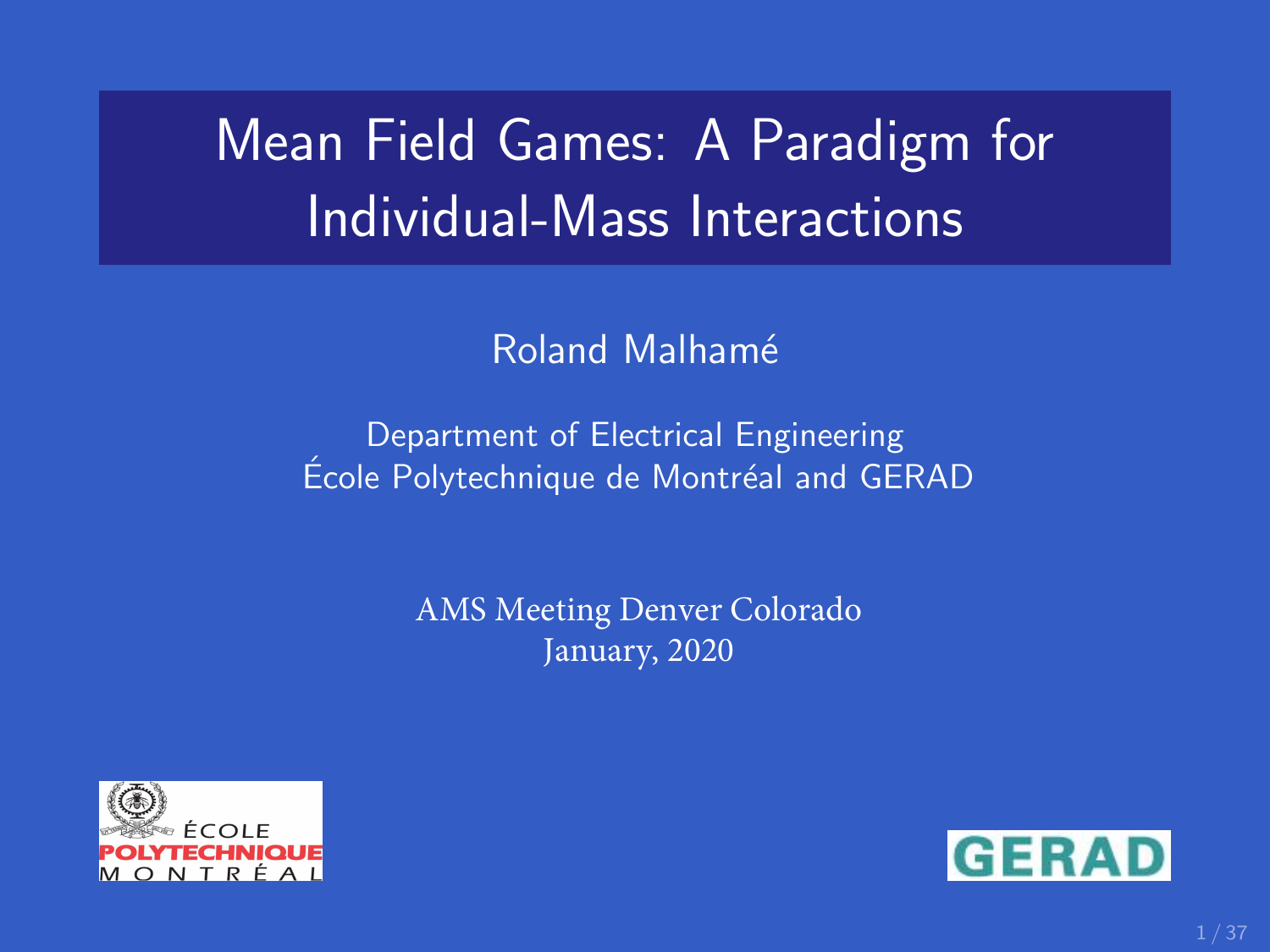## **Outline**

**Demographic Constant** Directors, motivations and roots

- $\blacksquare$  Initial mathematical results for a continuum of agents: (i) The LQG framework (ii) The nonlinear stochastic framework
- $\blacksquare$  Issues of existence and uniqueness of solutions
- What it means for finite populations of interacting agents: the direction of approximation dilemma
- An application: Mean Field Games (MFG) and a model of fish schooling dynamics
- Recent extensions and future directions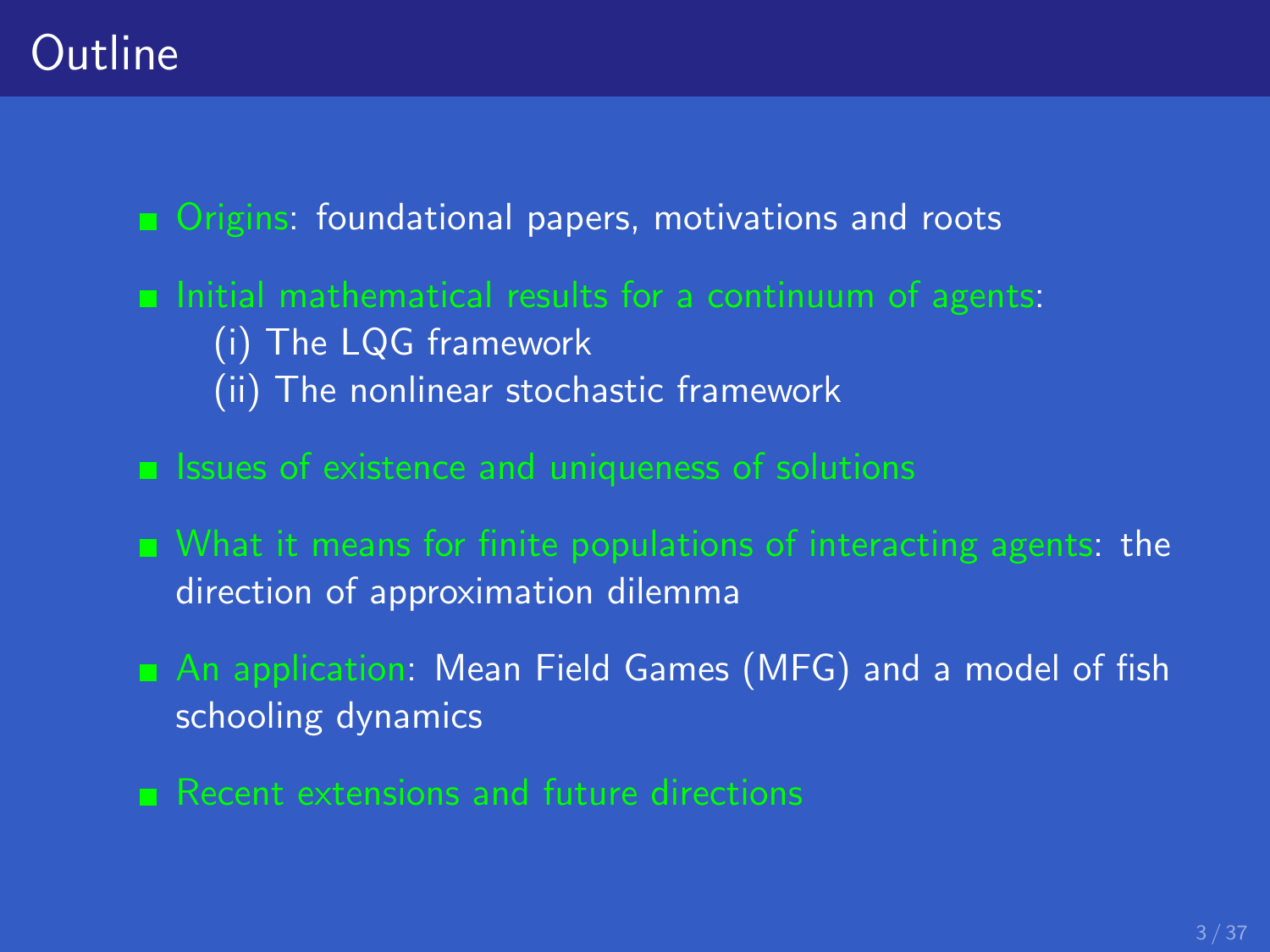### Foundational Papers

### **Control engineering literature: 2003**

M. Huang, P.E. Caines, R.P. Malhamé, "Individual and Mass Behaviour...", Proc. the 42nd IEEE Conference on Decision and Control (CDC).

### Management science literature: 2005

G.Y. Weintraub, C.L. Benkard, B. Van Roy, "Oblivious Equilibrium: A Mean Field ", Advances in Neural Information Processing Systems, MIT Press.

#### Mathematical literature: 2006, 2007

- **J.-M. Lasry, P.-L. Lions**, "Jeux à champ Moyens I,II", C.Rendus Math (2006), "Mean Field Games", Jpn. J. Math (2007).
- **M. Huang, R.P. Malhamé, P.E. Caines**, "Large Population Stochastic Dynamic Games: Closed Loop McKean-Vlasov ", Commu. Inf. Syst. (2006).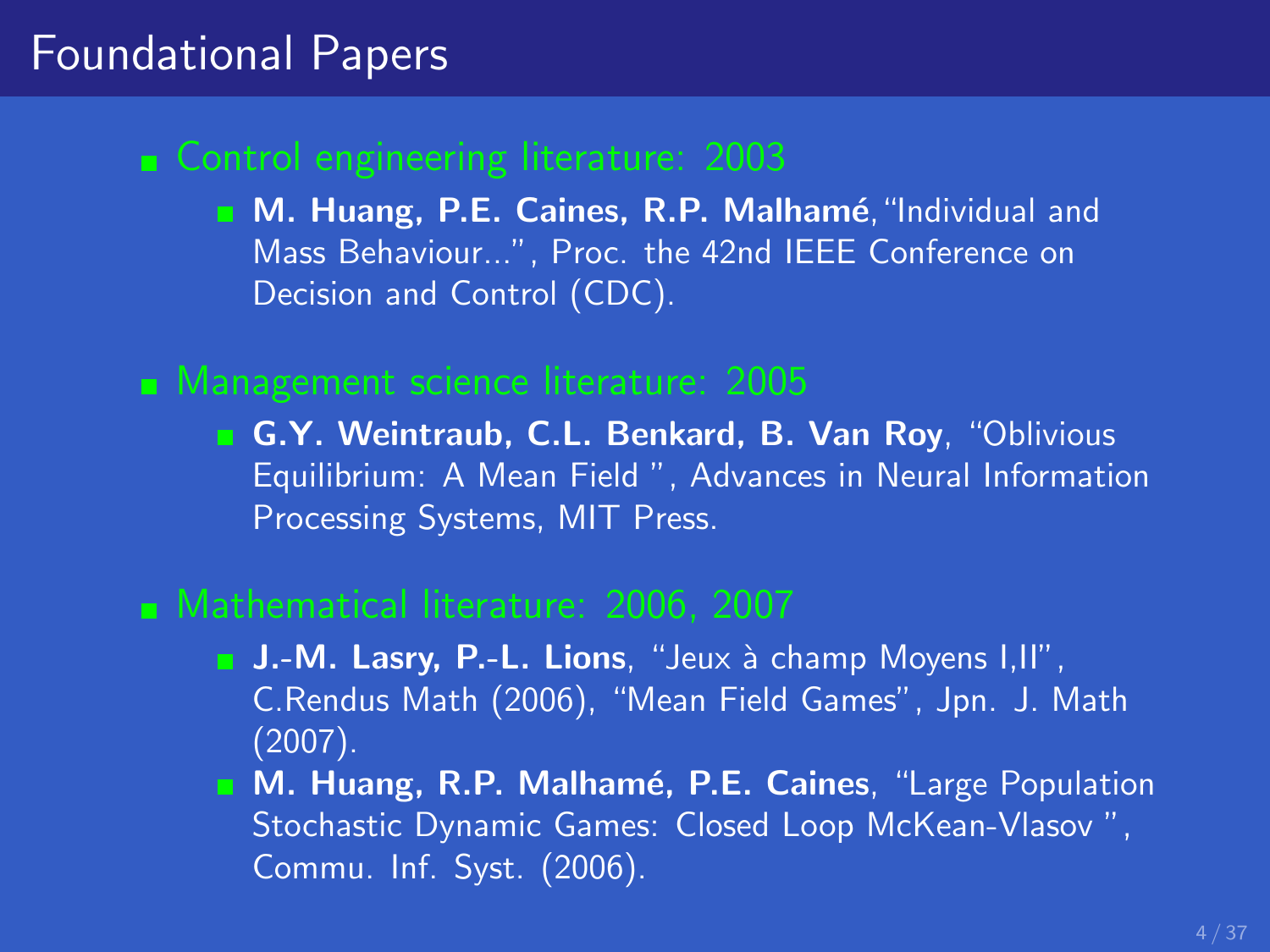### Mean Field Games: The Modeling Setup

- A large number of interacting dynamic agents with individual cost/utility functions.
- $\blacksquare$  The agents are not necessarily homogeneous but share a certain degree of similarity in dynamics and cost functions.
- **Agents interactions are anonymous, indifferent to their** particular ordering, and for a given agent are dictated by empirical averages of functions of only a pair of states at a time: the state of the agent and that of another agent in the mass.
- **Agents are rational, and share distributional information on** dynamical parameters, cost functions and initial state of the mass of agents. Agents with identical parameters are interchangeable in their decision making.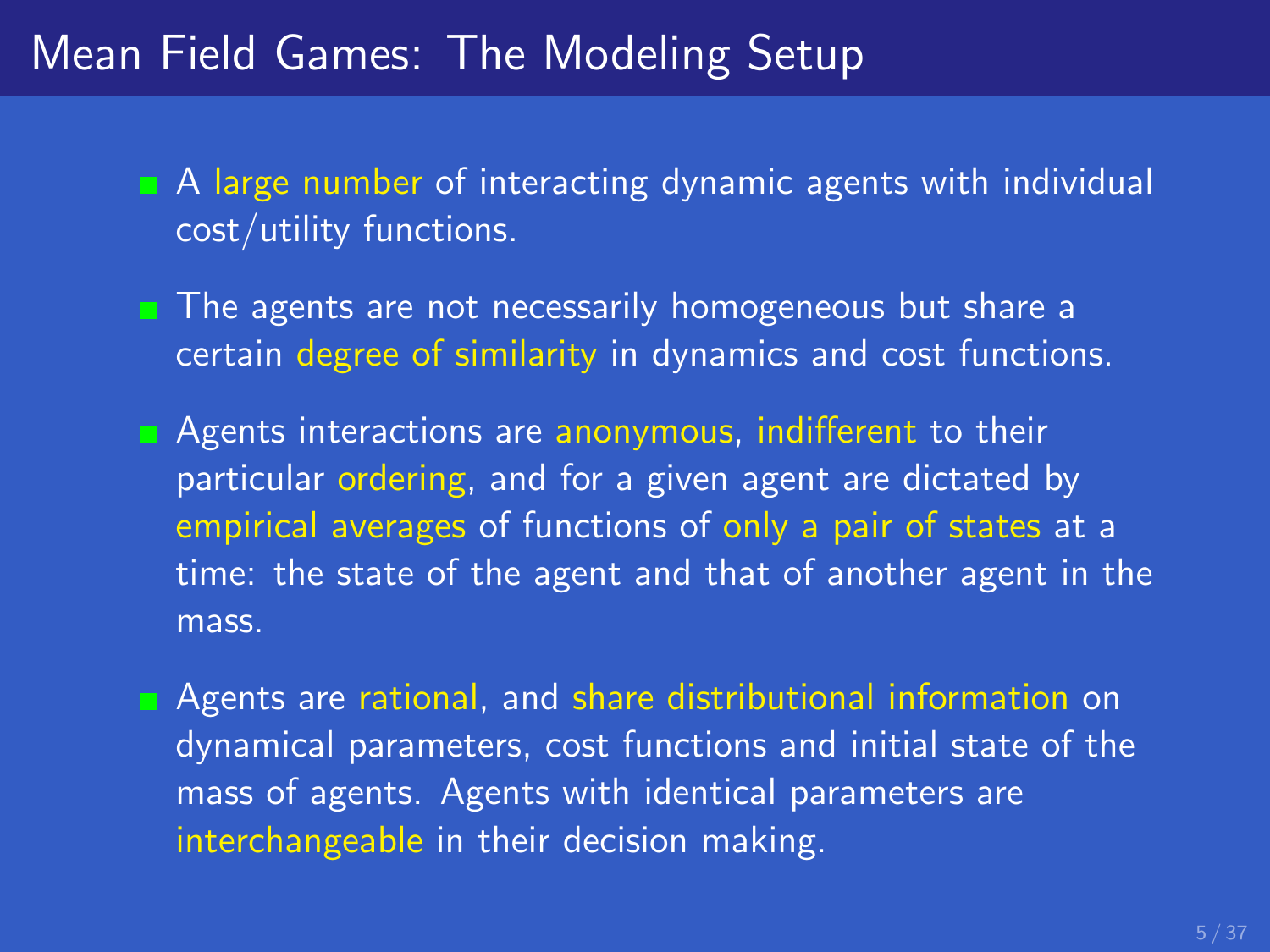## Motivations: Modeling Side

- **Nonmonopolistic pricing (Economics): price is global consequence** of actions of a large number of suppliers and consumers. Deviations from average can be costly.
- **Example 2** Collective motion (Biology, Navigation): In herds, fish schools, pursuit of self interest but need for cohesion. In navigating large groups of tiny robots for exploration purposes, autonomy and coherence must be balanced.
- Societal dynamics: the need to balance conformity with originality; analysis of emerging behaviors.
- Agoraphobic agents: crowd dynamics in situations of panic evacuation.
- - Internet: when congested, equalize bandwidth share of agents.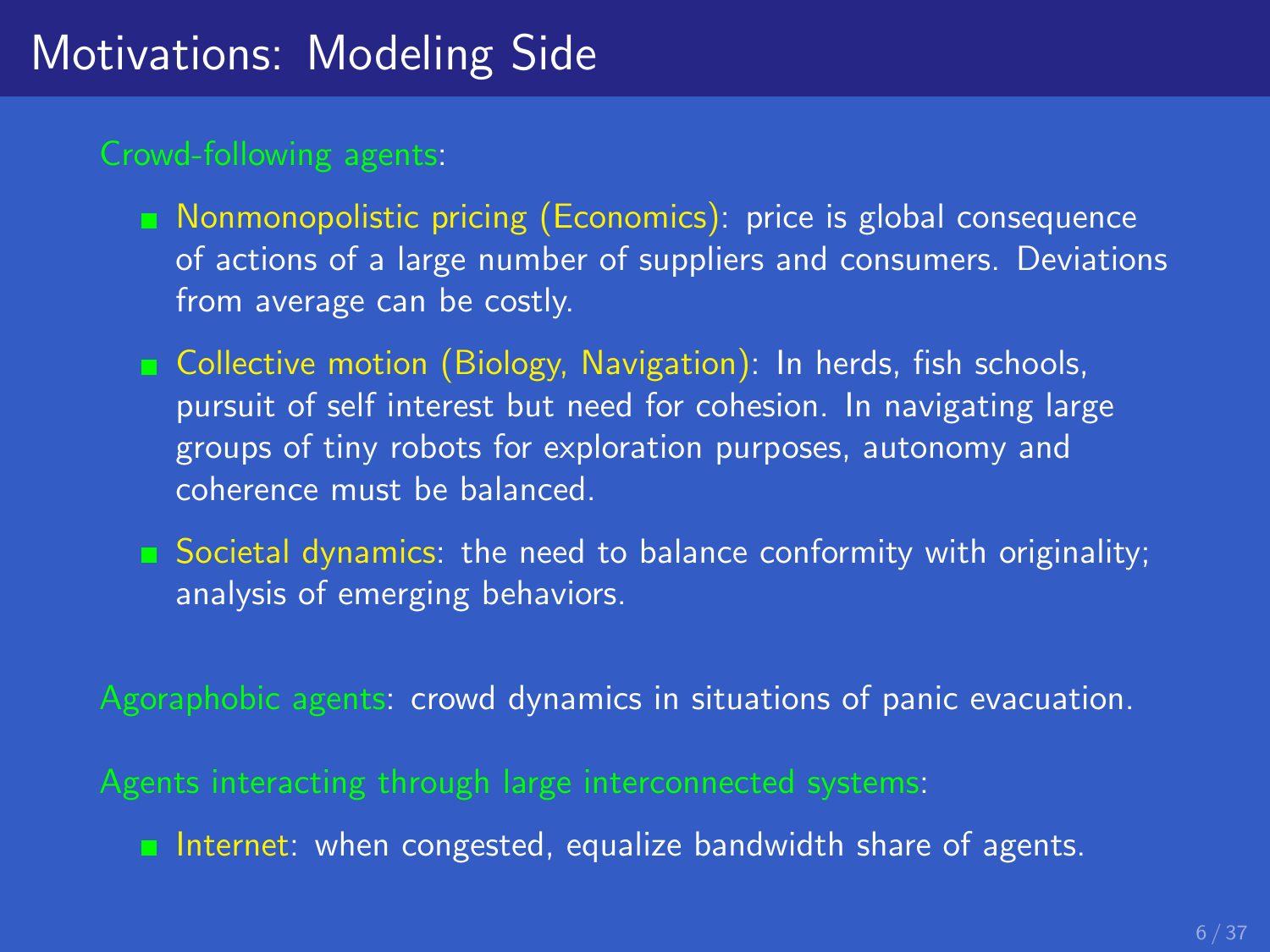## Motivations: Why Infinite Populations?

- $\blacksquare$  The case of N non-cooperative dynamic agents: Finite dynamic games are notoriously difficult because actions of individual agents tend to create responses from all other agents. As  $N \to \infty$ , influence of single individual vanishes  $\implies$  decoupling and hope for decentralization.
- (technological paradigm): Deliberately structure as game with freedom over choice over utility function to achieve decentralized control as  $N \to \infty$ .

Intuition about large numbers making things easier already expressed in Von Neuman and Morgenstern (1944)! Idealized economic behaviors occur with a continuum of players: Aumann (1964), perfect competition.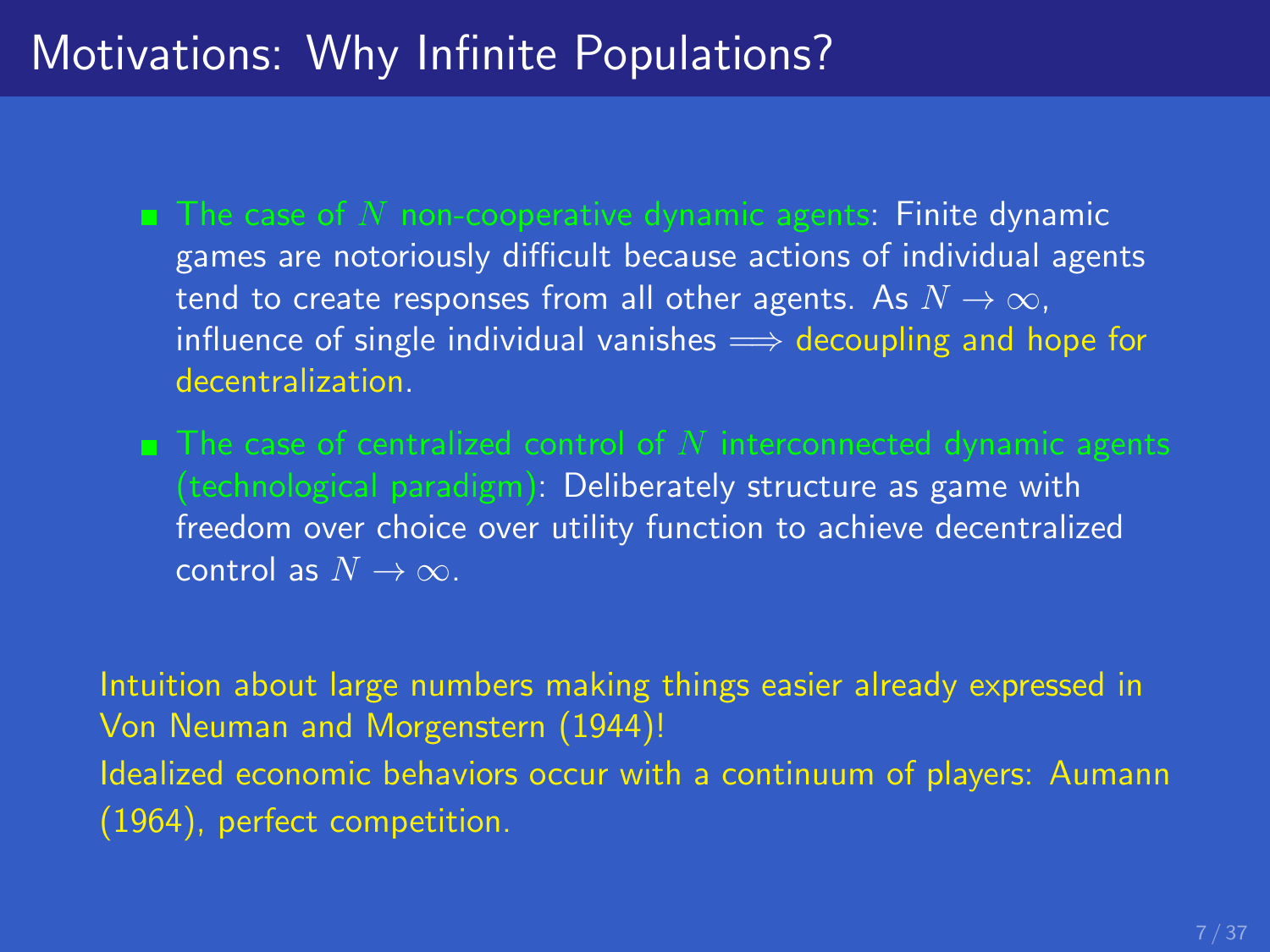## Statistical Mechanics Meets Dynamic Game Theory

### Why Statistical Mechanics?

- $\blacksquare$  It is a theory that starts from microscopic dynamic descriptions of interacting particles to proceed with the derivation of macroscopic properties.
- $\blacksquare$  It studies limiting behaviors when dealing with a continuum of agents.

### What does one learn from Statistical Mechanics?

- **n** Mathematical techniques for the study of the limits of empirical measures as one moves to a continuum of particles.
- **The notions of "propagation of chaos" and phase changes.**
- **That a "generic" microscopic particle process is key to population** aggregation.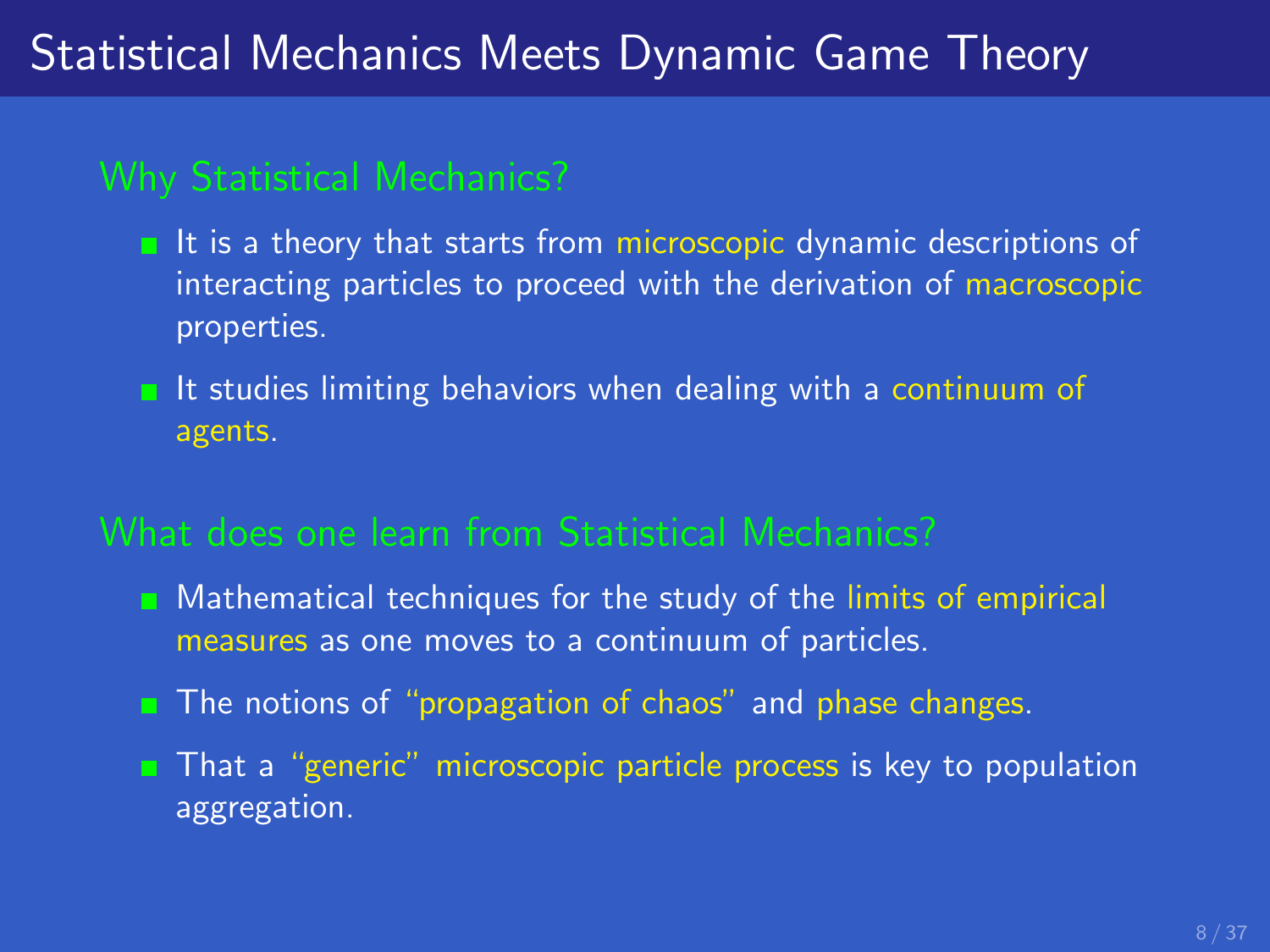### McKean-Vlasov Mean Field Game Formulation for  $N$  Agents

$$
dx_i = \frac{1}{N} \sum_{j=1}^{N} f_{\theta_i}(x_i, u_i, x_j) dt + \sigma dw_i
$$

$$
J_i(x_i^0,x_{-i}^0,u_i,u_{-i}):=E_{|x_i^0,x_{-i}^0}\int_0^T\frac{1}{N}\sum_{j=1}^NL[x_i,u_i,x_j]dt,\quad T<\infty
$$

- **Noise processes and initial conditions independent.**
- $\bullet$   $\theta_i$  parameters indicate potential non homogeneity and have a limiting empirical distribution.
- **Initial conditions have a limiting empirical distribution.**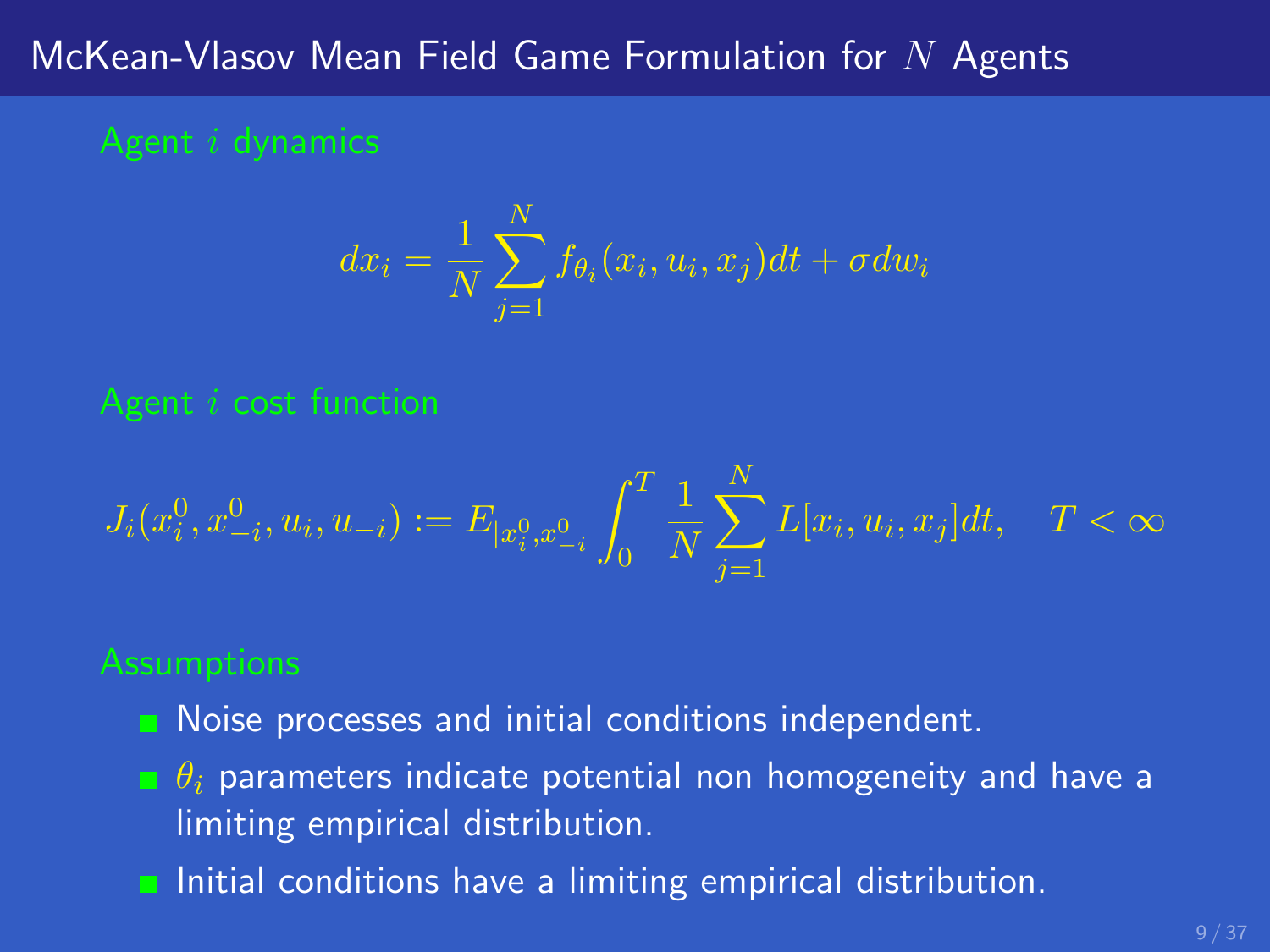## Generic Mean Field Game Formulation for  $N$  Agents

$$
dx_i = f_{\theta_i}(x_i, u_i, \hat{\mu}_t^{(N)})dt + \sigma dw_i
$$

$$
J_i(x_i^0, x_{-i}^0, u_i, u_{-i}) := E_{[x_i^0, x_{-i}^0]} \int_0^T L[x_i, u_i, \hat{\mu}_t^{(N)}] dt, \quad T < \infty
$$

### Assumptions: Same as before

Specifications:  $\hat{\mu}_t^{(N)}$  $\mathbf{f}_t^{(N)}$  is the empirical distribution of the agent states at time  $t$ . Its limit becomes the mean field.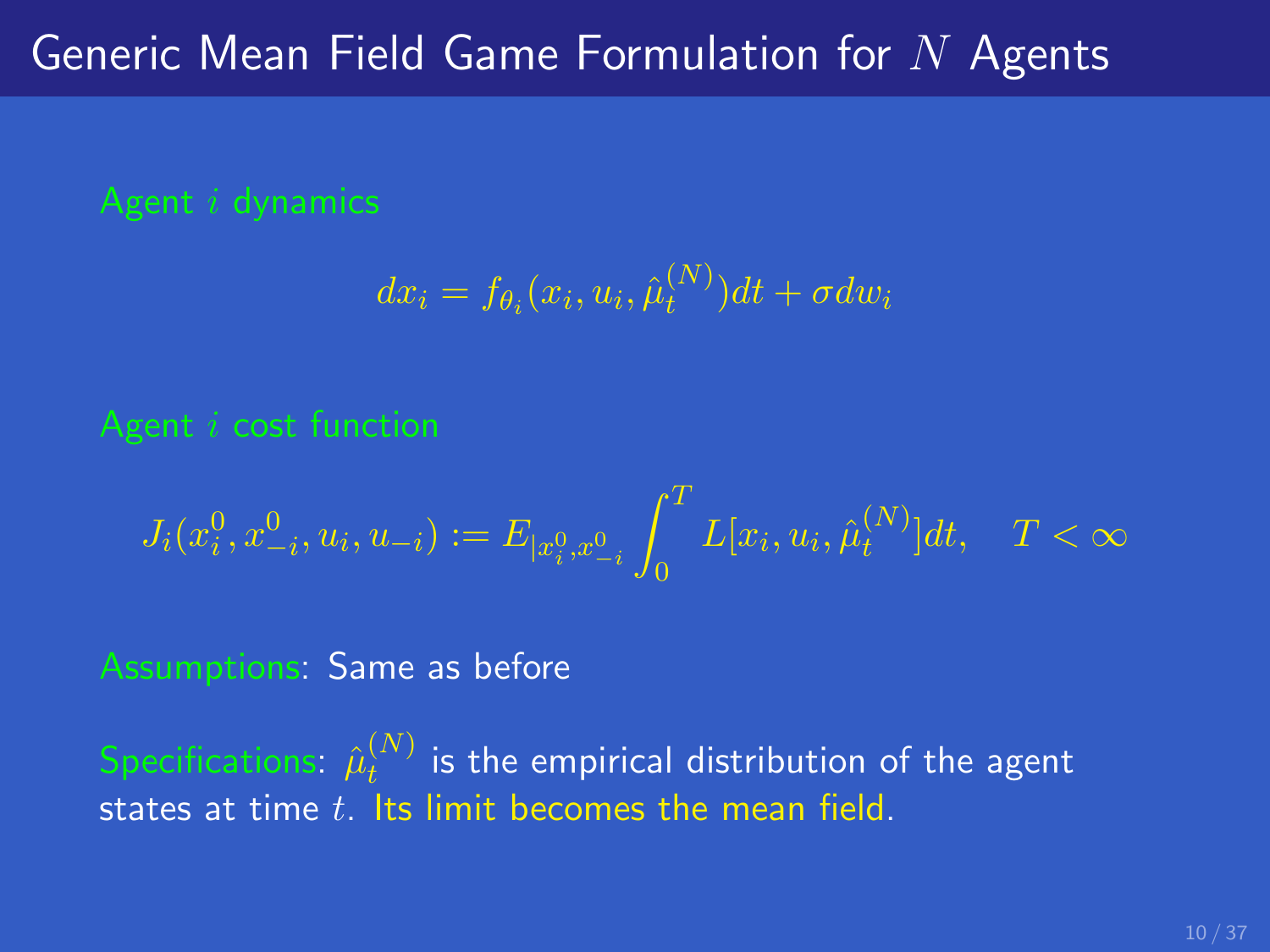### An Important Special Case: LQG Mean Field Games (HMC'03,'07)

$$
dx_i = (A_{\theta_i} x_i + Bu_i + C\bar{x}^{(N)})dt + \sigma dw_i
$$

$$
J_i(x_i^0, x_{-i}^0, u_i, u_{-i})
$$
  

$$
:= E_{|x_i^0, x_{-i}^0} \int_0^\infty e^{-\rho t} \left\{ |x_i - \Phi(\bar{x}^{(N)})|_Q^2 + |u_i|_R^2 \right\} dt
$$

#### **Specifications**

 $\bar{x}^{(N)} := \frac{1}{N}\sum_{j=1}^N x_j, \, \Phi(\bar{x}^{(N)}) := \Gamma \bar{x}^{(N)} + \eta, \, Q \geq 0, \, R > 0$ and  $z|^2_Q := z^T Q z.$ 

**Cost functions could be modified to include cross terms** 

 $\theta_i$  covers non homogeneous dynamics case

 $\bullet$   $\Phi(\cdot)$  could be an arbitrary nonlinear function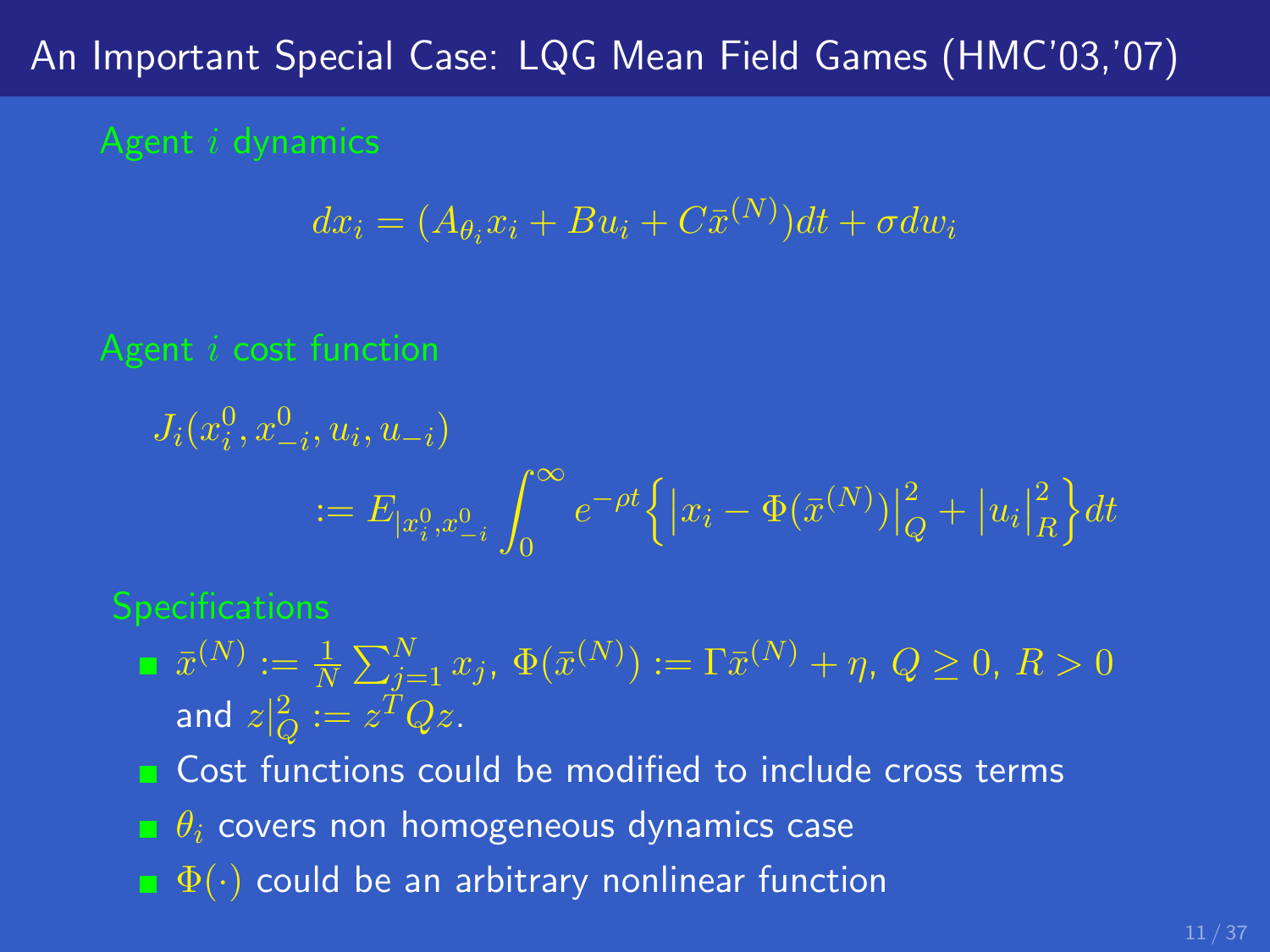### Basic Intuitions: Individuals Versus the Mass

- $\blacksquare$  Asymmetric individual-mass influences: Because of the  $1/N$  factor, as  $N$  goes to infinity, an isolated individual action will not modify mass behavior. However, individuals all share the influence of the mass through the mass mean trajectory  $m(t)$ .
- (HCM 2007): Treat  $m(t)$  as a deterministic given trajectory, and look for optimal response of the individual  $=$  individual must solve an optimal tracking problem.
- A necessary fixed point property: if  $m(t)$  should exist as a deterministic trajectory characteristic of a Nash equilibrium in an infinite population, then it is not sustainable unless it is collectively replicated as the time average of all agent states when optimally responding to  $\Phi(m(\cdot))$  (when  $\Phi(\cdot)$  is affine).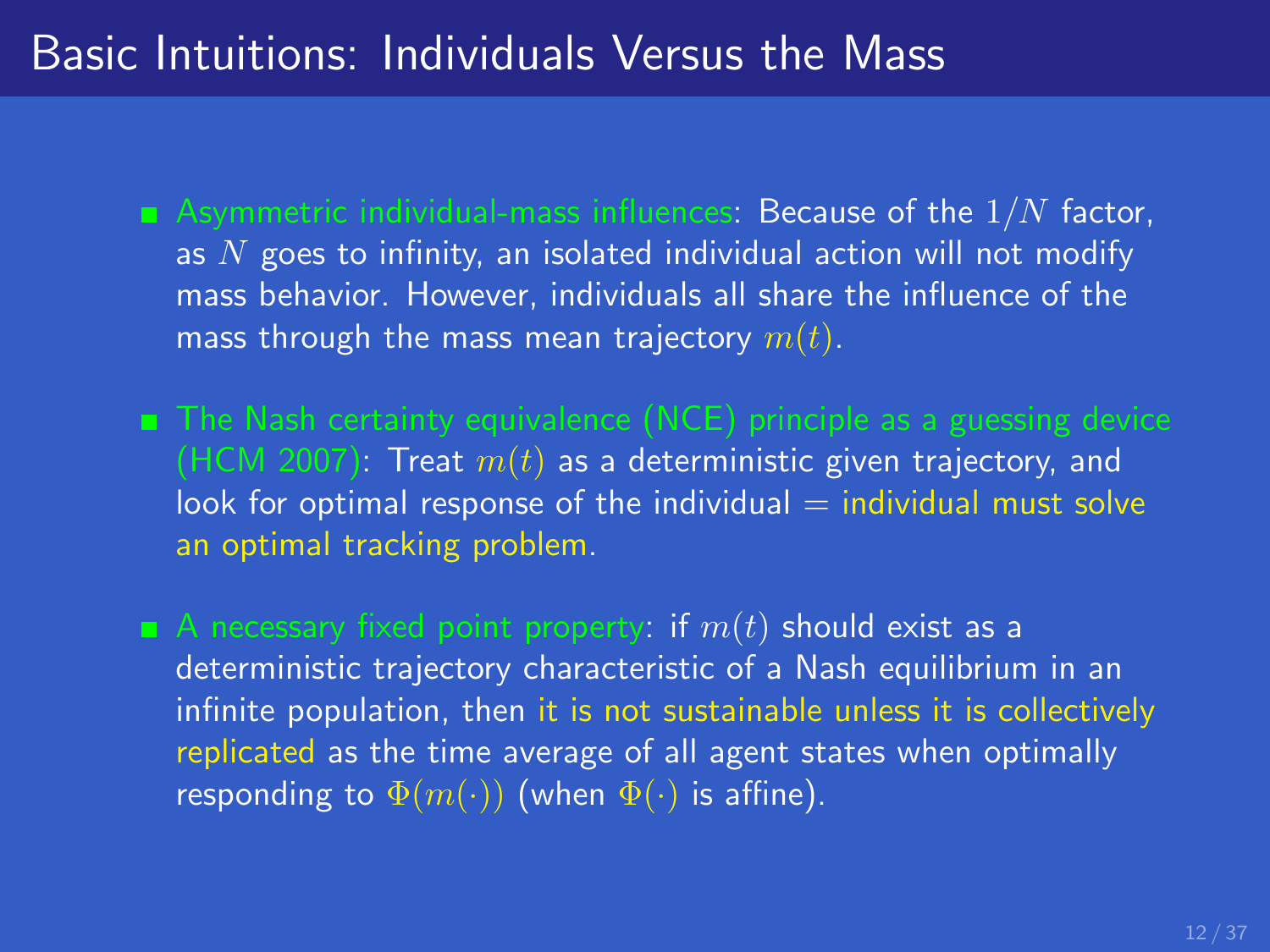## Scalar LQG case: An Illustration of the NCE Equations

$$
u_a(t) = -\frac{b}{r} \left( \Pi_a x_a(t) + s_a(t) \right) \text{ with } \rho \Pi_a = 2a\Pi_a - \frac{b^2}{r} \Pi_a^2 + 1 \quad \text{(Riccati)}
$$

$$
\rho s_a(t) = \frac{ds_a(t)}{dt} + as_a(t) - \frac{b^2}{r} \Pi_a s_a(t) - \Phi(m(t)) \quad \text{(Tracking equation)}
$$

$$
dx_a(t) = \left[ (a - \frac{b^2}{r} \Pi_a) x_a(t) - \frac{b^2}{r} s_a(t) \right] dt + \sigma dw(t)
$$
 (the generic process!)  
\n
$$
\frac{d\bar{x}_a(t)}{dt} = (a - \frac{b^2}{r} \Pi_a) \bar{x}_a(t) - \frac{b^2}{r} s_a(t)
$$
 (the mean state conditional on a)  
\n
$$
m(t) = \int_{\mathcal{A}} \bar{x}_a(t) dF(a)
$$
 (the unconditional mean state)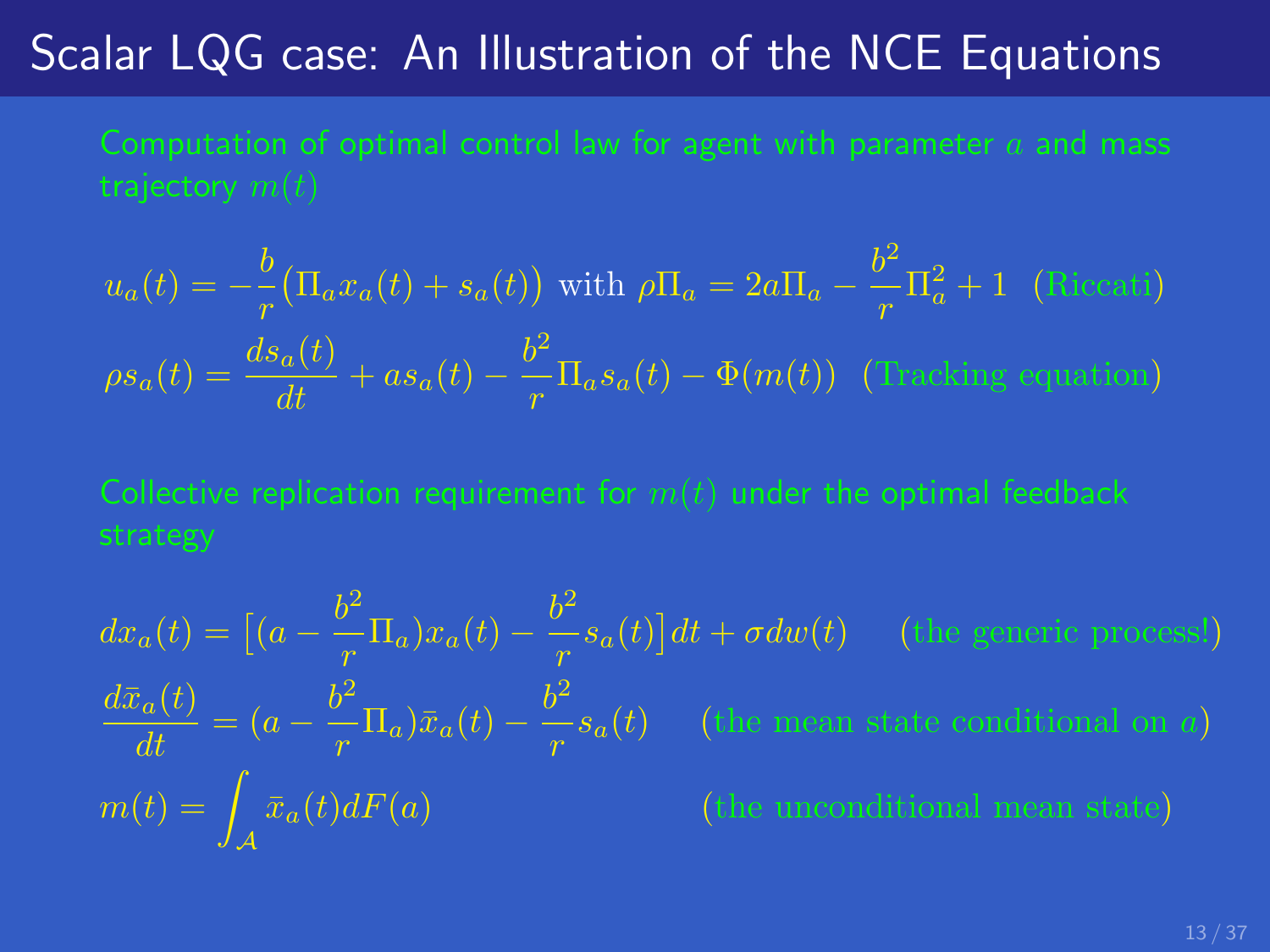Asymmetric individual-mass influences: Because of the  $1/N$  factor, as  $N$  goes to infinity, an isolated individual action will not modify mass behavior. However, individuals now share the influence of the mass through the evolution of not only the mean mass trajectory, but that of the "entire" population limiting empirical distribution  $\mu_t(x)$ ,  $t \geq 0$ , i.e., a flow of measures!

Let  $m_t(x)$ ,  $t \geq 0$ , be the family of Radon-Nykodim derivatives (probability density functions) associated with these measures.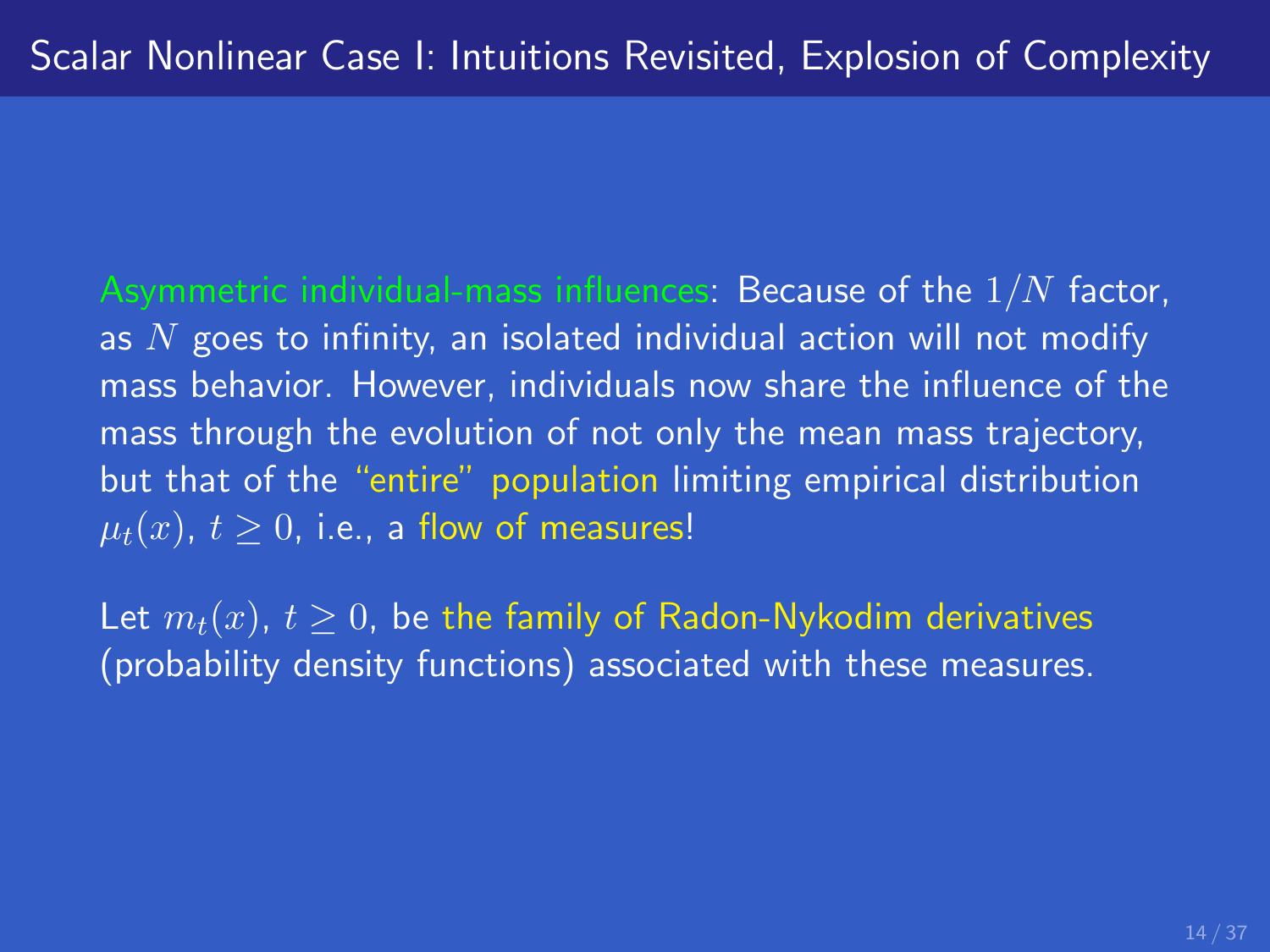device: Treat  $m_t$ ,  $t \geq 0$ , as a "deterministic" given flow of pdf's and look for optimal response of the individual  $=$  Individual must solve a "backward propagating  $m_t$  dependent HJB equation" to produce a local state feedback strategy which depends on the assumed entire flow of pdf's.

A necessary fixed point property: If  $m_t$ ,  $t \geq 0$ , should exist as a deterministic flow of pdf's characteristic of a Nash equilibrium in an infinite population, then it is not sustainable unless it is collectively replicated as the Radon-Nykodim derivative of the limiting flow of empirical measures of the infinite population when optimally responding in the context of the assumed flow of pdf's  $m_t$ ,  $t > 0$  $=$  Require that  $m_t$  satisfy the "forward Kolmogorov (or Fokker-Planck) equations" associated with the  $m_t$ ,  $t > 0$ , dependent HJB based closed loop optimally controlled generic process.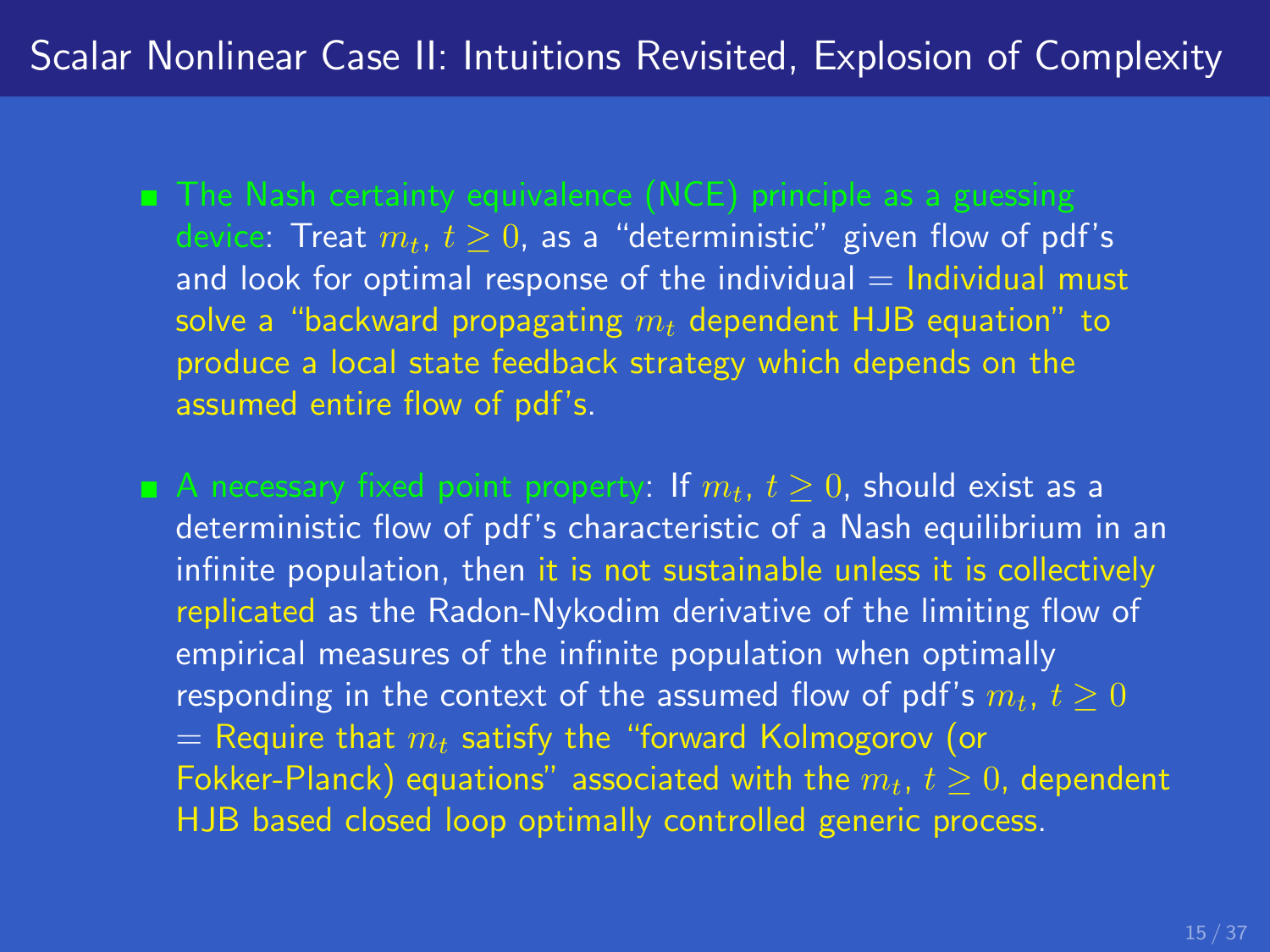### Scalar Nonlinear MFG: The NCE Equations (LL'06,HMC'06, LL'07)

$$
\begin{aligned}\n& \frac{\partial V}{\partial t} = \inf_{u \in \mathcal{U}} \left[ f(x, u, m_t) \frac{\partial V}{\partial x} + L(x, u, m_t) \right] + \frac{\sigma^2}{2} \frac{\partial^2 V}{\partial x^2} \quad \text{(HJB equation)} \\
& V(x, T) = 0 \quad \text{(Backwards propagation)} \qquad (t, x) \in [0, T] \times \mathbb{R}, \\
& u_m^*(t, x) := \psi(t, x, m_\tau : \tau \in [0, T]) \quad \text{(Candidate optimal control)}\n\end{aligned}
$$

$$
dx_t = f(x_t, u_m^*(t, x), m_t)dt + \sigma dw_t
$$
 (The generic closed loop process)  
\n
$$
\frac{\partial m_t}{\partial t} = -\frac{\partial [f(x_t, u_m^*(t, x), m_t)m_t]}{\partial x} + \frac{\sigma^2}{2} \frac{\partial^2 m_t}{\partial x^2}
$$
 (Fokker-Planck equation)  
\n
$$
m_t(x)|_{t=0} = m_0(x)
$$
 (Forward propagation!)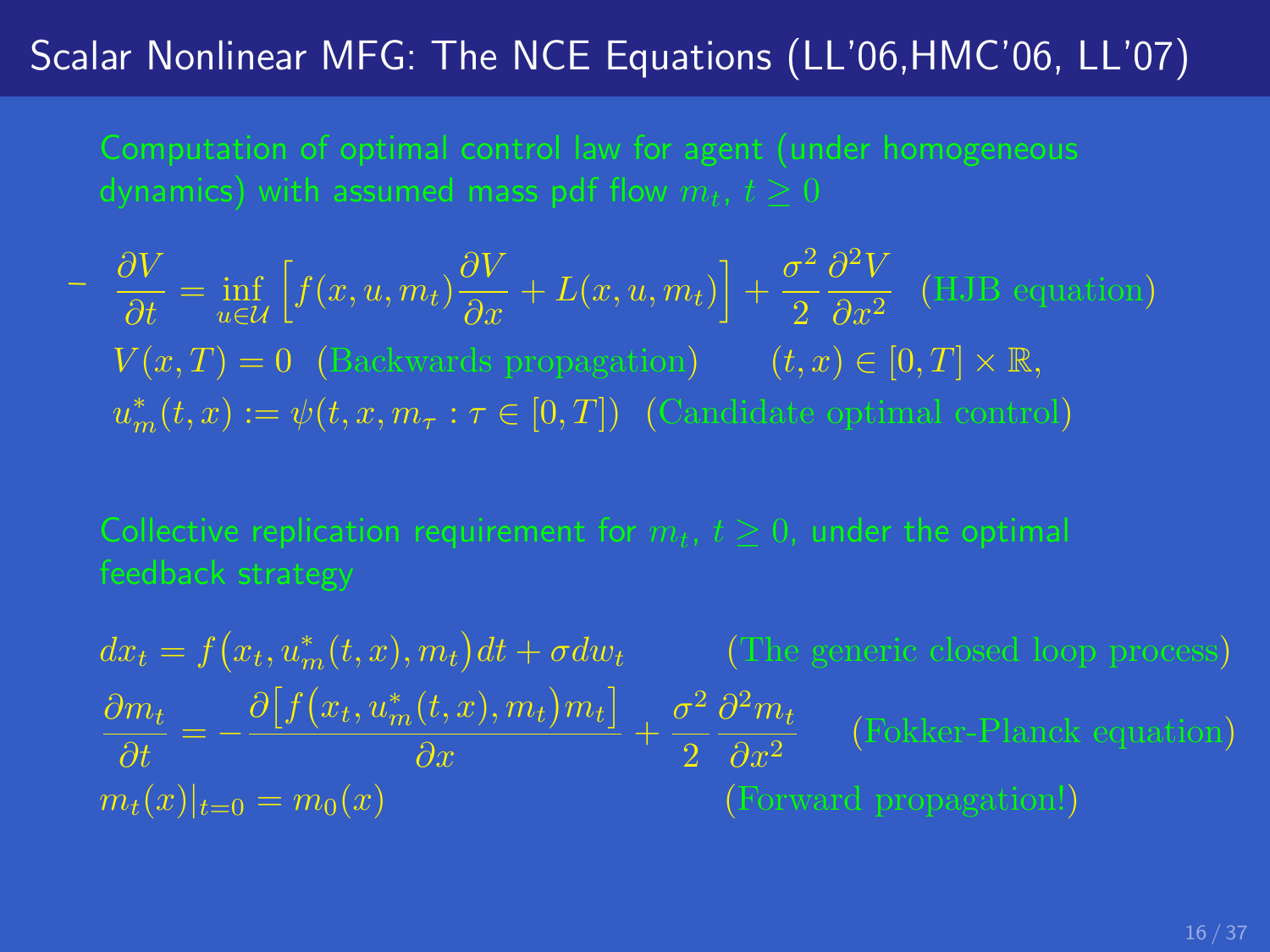#### MFG (NCE) LQG equations

$$
\rho s_a(t) = \frac{ds_a(t)}{dt} + as_a(t) - \frac{b^2}{r} \Pi_a s_a(t) - \Phi(m(t)) \quad \text{(Tracking equation)}
$$

$$
\frac{d\bar{x}_a(t)}{dt} = (a - \frac{b^2}{r} \Pi_a)\bar{x}_a(t) - \frac{b^2}{r} s_a(t) \quad \text{(the mean state conditional on } a\text{)}
$$

$$
m(t) = \int_A \bar{x}_a(t) dF(a) \qquad \text{(the unconditional mean state)}
$$

Idea: Look at the map that goes from  $m(t)$  in the tracking differential equation, back to  $m(t)$  in the unconditional mean state equation, and develop sufficient conditions for this map to be a contraction operator from the space of bounded continuous functions of time on itself. Guarantee at the same time existence and uniqueness (Theorems 4.3, 4.4 in Huang, Caines and Malhamé IEEE TAC, 2007) See also ergodic analysis by Li-Zhang (2008), M. Bardi (2012).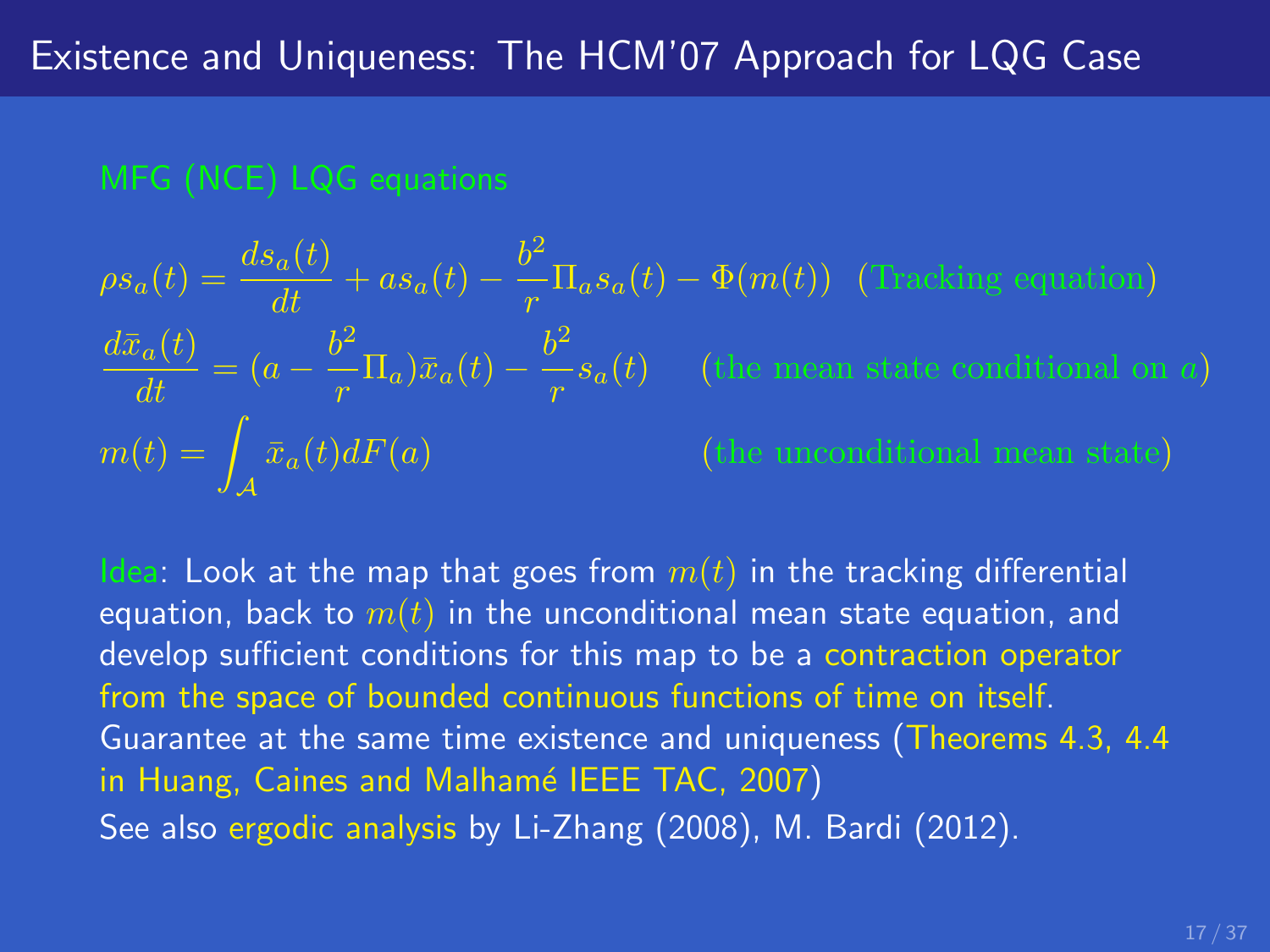## Existence and Uniqueness: The General Case (HMC'06)

$$
-\frac{\partial V}{\partial t} = \inf_{u \in \mathcal{U}} \left[ f(x, u, m_t) \frac{\partial V}{\partial x} + L(x, u, m_t) \right] + \frac{\sigma^2}{2} \frac{\partial^2 V}{\partial x^2}
$$
 (HJB equation)  

$$
\frac{\partial m_t}{\partial t} = -\frac{\partial \left[ f(x_t, u_m^*(t, x), m_t) m_t \right]}{\partial x} + \frac{\sigma^2}{2} \frac{\partial^2 m_t}{\partial x^2}
$$
 (Fokker-Planck equation)  

$$
V(x, T) = 0, \qquad m_t(x)|_{t=0} = m_0(x)
$$

- Starting with an arbitrary flow of measures with weak but sufficient "continuity" properties, and under assumptions of strict convexity and adequate smoothness of Hamiltonian in HJB equation, show that control law exists uniquely and is Lipschitz continuous.
- **E** Using McKean-Vlasov equations theory and standard assumptions on system dynamics, show existence of unique flow of measures for FKP equation for which the assumed continuity properties persist.
- **E** Consider combined HJB-FKP operator from measure flows, back to measure flows. Under sufficient conditions it is a contraction and existence /uniqueness are guaranteed.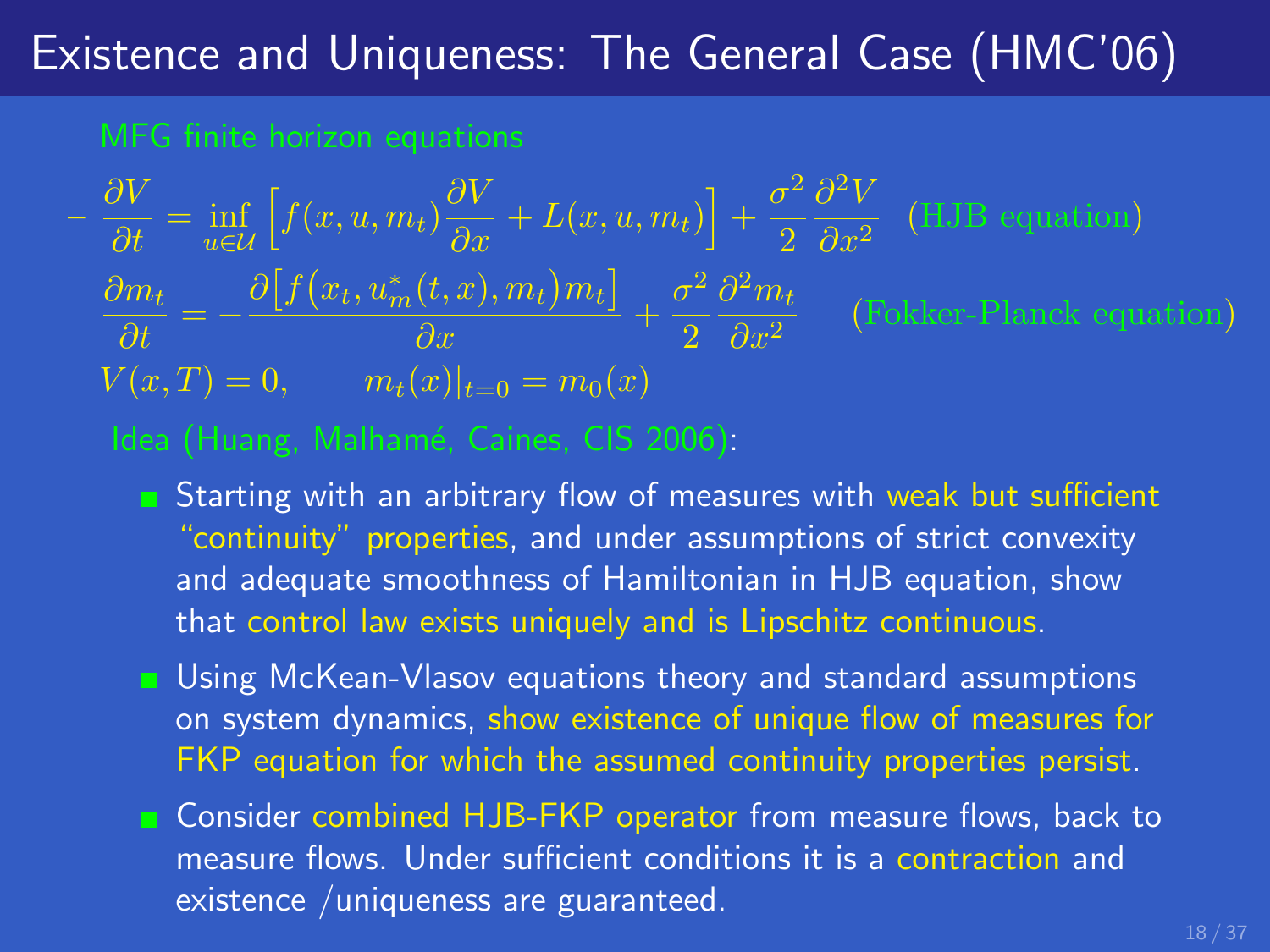## Existence and Uniqueness: The General Case (LL'06)

Existence: Pretty much the same two steps analysis of starting from a suitably continuous arbitrary flow of measures but also living on a convex set feeding into the HJB equation. Existence and uniqueness of optimal control solution of the HJB equation is based on transformation to heat equation for dynamics affine in control and cost quadratic in control.

Properties of Itô differential equations are used to conclude that the corresponding FPK equation has a unique solution. The combined operator is shown to be continuous. Schauders fixed point theorem is used for existence. Can handle more general Hamiltonians.

**Demon Uniqueness: separable Hamiltonian and agoraphobic agents** 

$$
H(x, m_t, \frac{\partial V}{\partial x}) := S(x, \frac{\partial V}{\partial x}) + T(x, m_t)
$$
  

$$
\int_{\mathbb{R}} \left( T(x, m_1) - T(x, m_2) \right) d(m_1 - m_2)(x) > 0, \ \forall m_1, m_2 \in P_1, m_1 \neq m_2
$$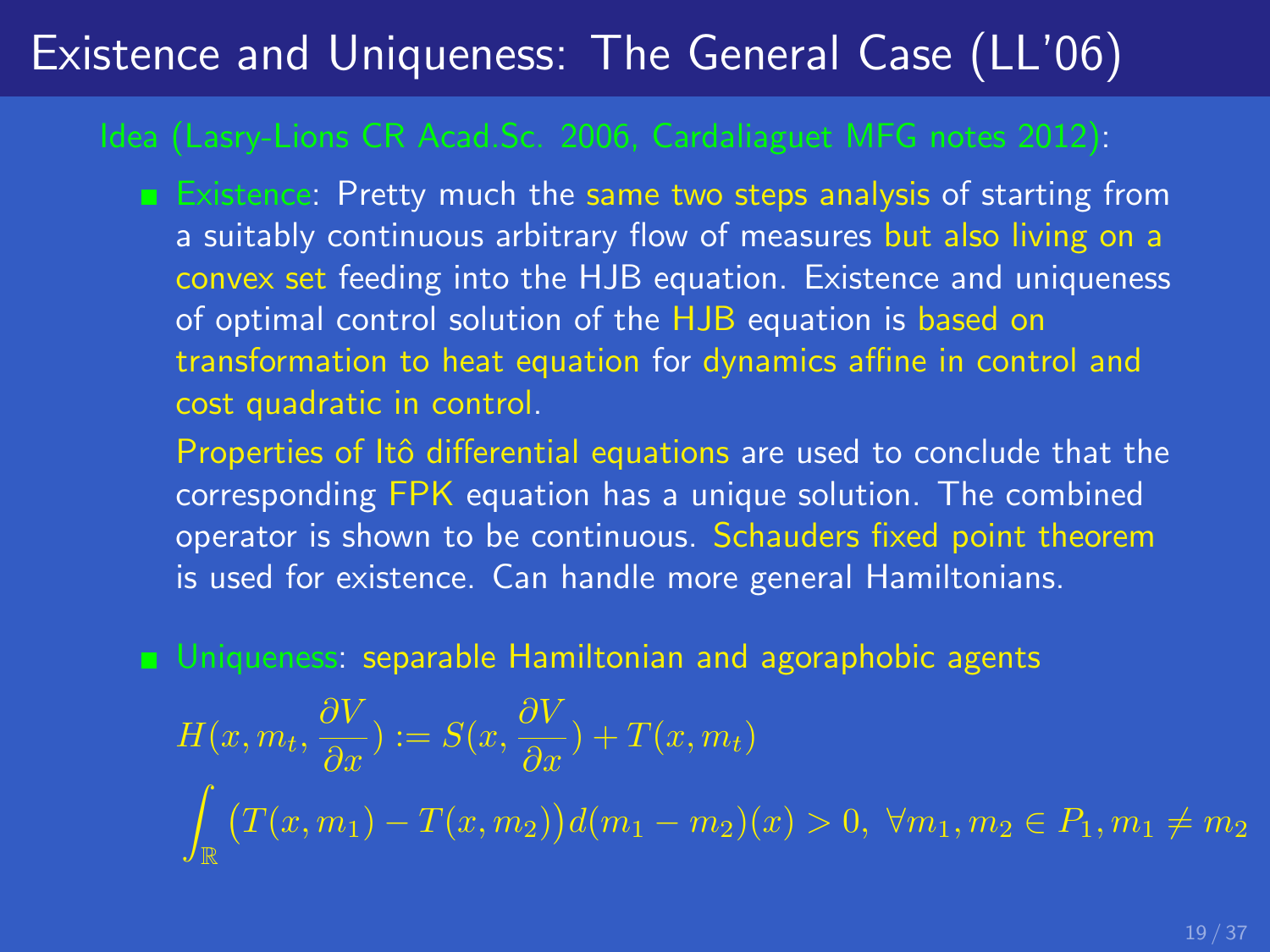### What It Means for Games with  $N$  Large but Finite

(i) Start studying Nash equilibria for finite agent systems. (ii) Obtain MFG equations as characteristic of limiting behavior of finite agent systems as  $N \to \infty$  and study existence and uniqueness properties.

(iii) Under "sufficient regularity" of the relevant functions, and uniqueness of solutions to MFG equations, show that difference of performance relative to Nash equilibrium of infinite population can be made arbitrarily small by increasing  $N$  sufficiently.

(i) Through intuitive analysis, obtain form of MFG equations and carry out corresponding existence and uniqueness analysis.

(ii) Characterize the family of decentralized Nash equilibrium inducing control laws for infinite population.

(iii) Apply infinite population based control policies to all agents but one in a finite game, and study the limits on its cost improvement.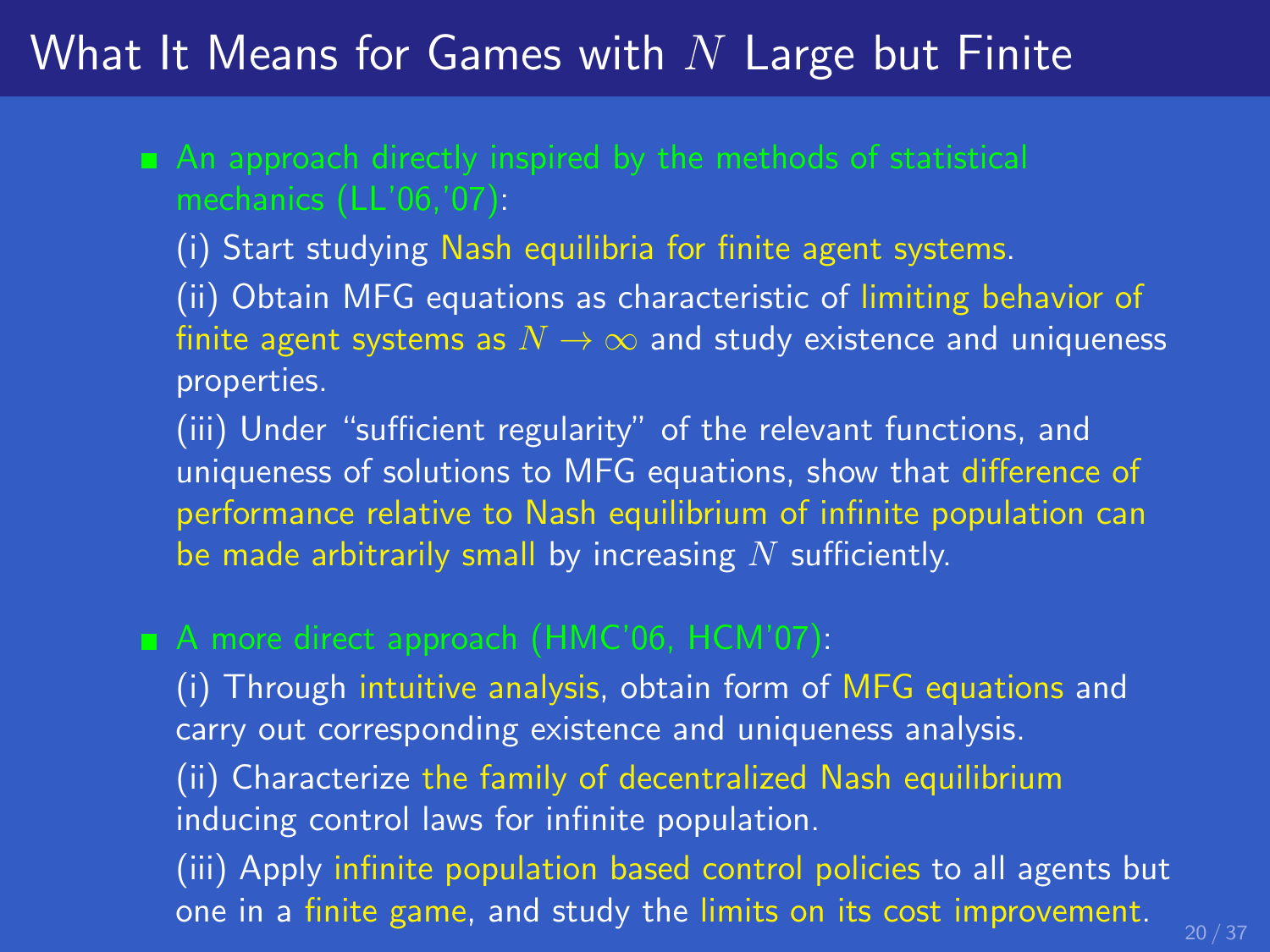## Discussion and Nash Equilibrium Approximation Concepts

In statistical mechanics, no control on dynamics  $\implies$  Only an approximation problem  $\implies$  Essential to move from finite to infinite. In large population games, one looks for Nash equilibrium inducing feedback control strategies  $\implies$  Given any set of feedback strategies, possible to study directly distance from Nash equilibrium.

Nash equilibrium approximation concepts:  $\epsilon$ -Nash equilibrium

$$
J_i(u_i^*, u_{-i}^*) - \varepsilon \le \inf_{u_i} J_i(u_i, u_{-i}^*) \le J_i(u_i^*, u_{-i}^*)
$$

where  $\epsilon \to 0$  as  $N \to \infty$ , with (i) Full information:  $u_i$  depends on  $(t, x_1, x_2, \dots, x_N)$ (ii) Local information:  $u_i$  depends on  $(t, x_i)$ .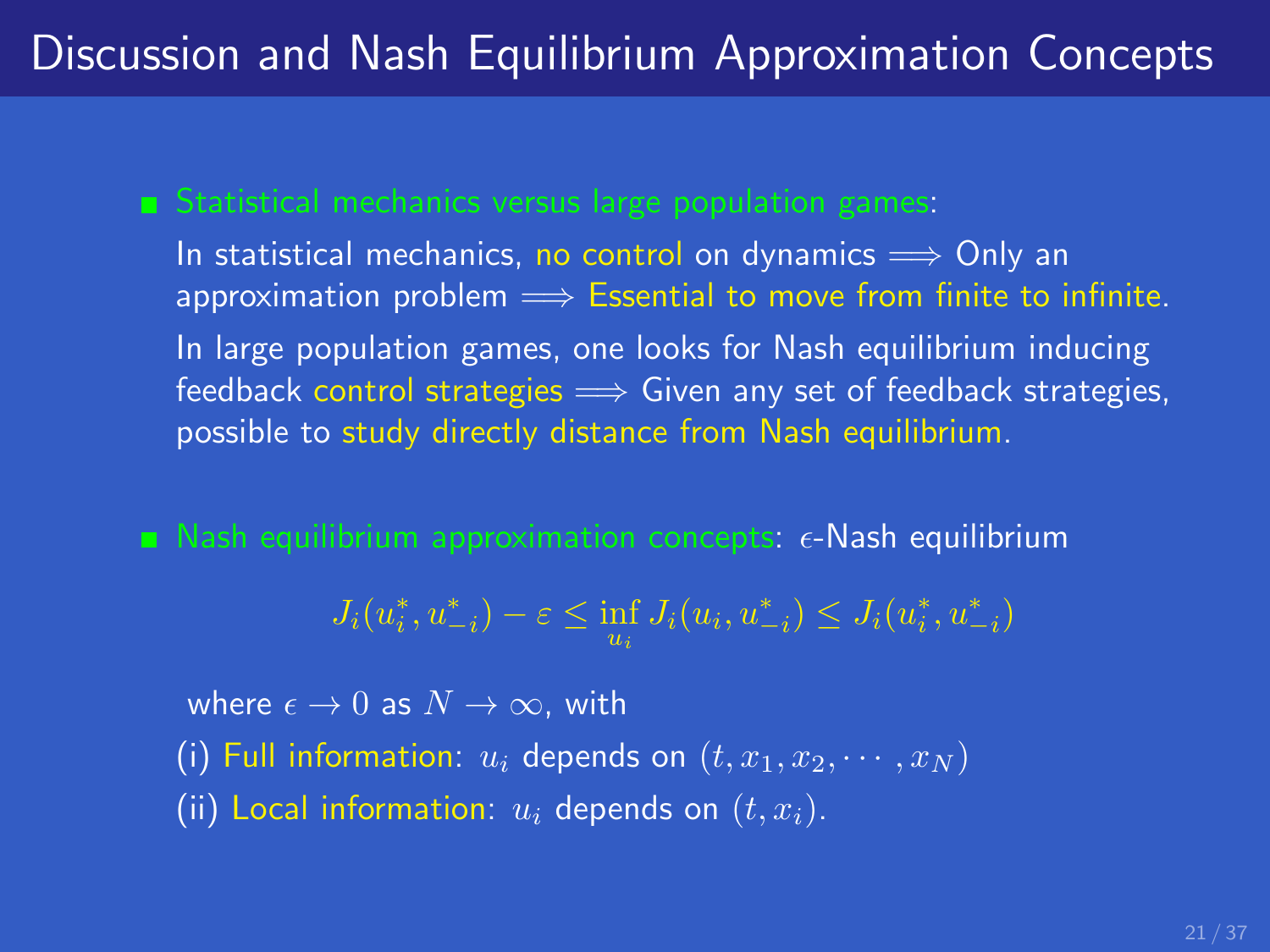## Results for MFG Induced Decentralized Control Laws

(i) Infinite horizon exponentially discounted LQG case with linear or nonlinear coupling in the cost and dynamics (HMC 2006, HCM 2007)

(ii) Finite horizon nonlinear case with dynamic interactions of agents with mean field of the form  $[f(x, u)q(m) + h(m)]$ , and arbitrary individual running cost  $L(x, u, m)$  (HMC 2006)

(iii) Ergodic MFG, i.e. considering time average cost, motion occurring on a toroidal structure, and all functions being periodic, and under sufficient conditions for uniqueness (LL 2006, Cardaliaguet MFG notes 2012)

Finite horizon general nonlinear case (HMC 2006, LL 2006, Cardaliaguet MFG notes 2012).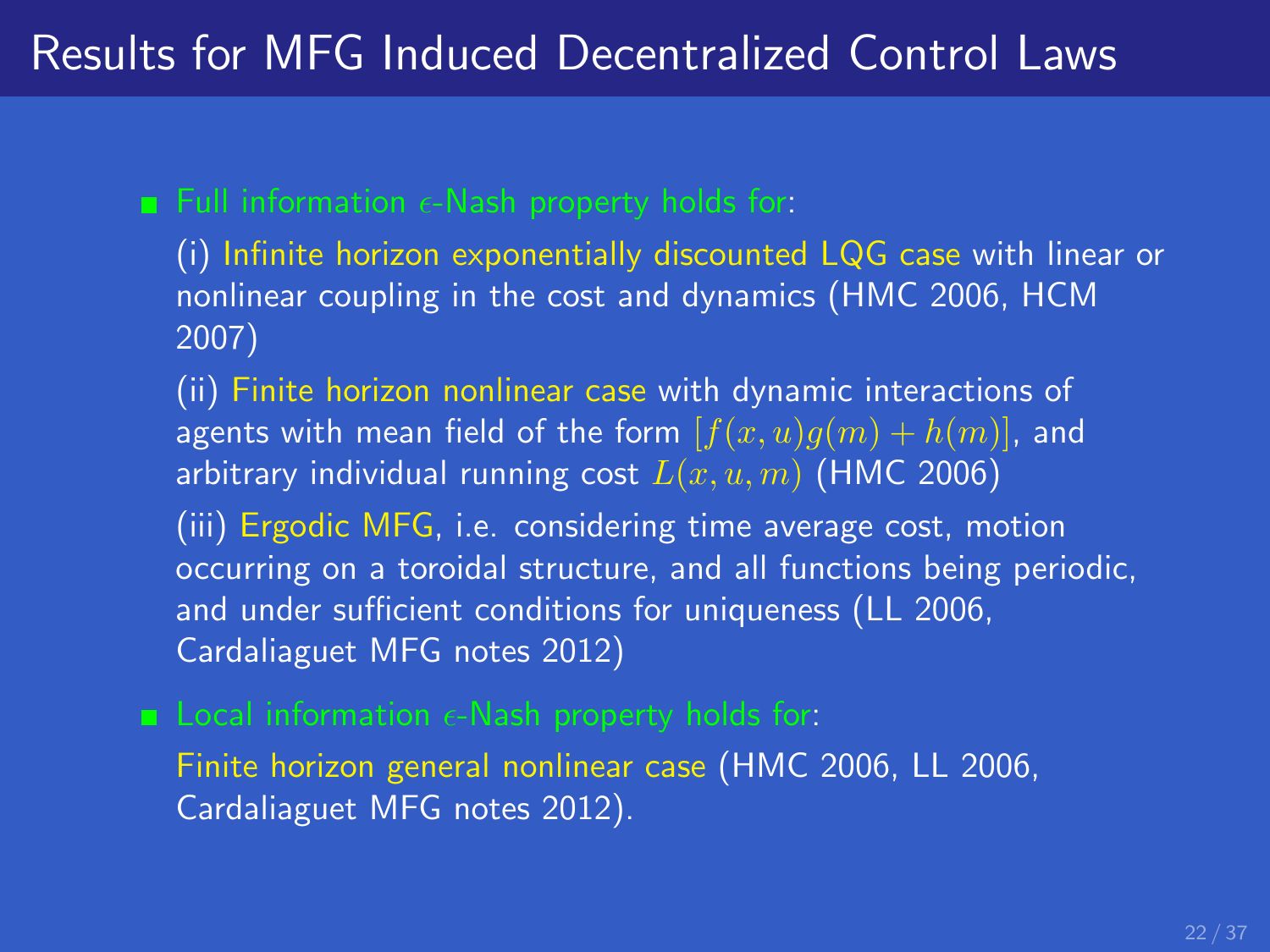## MFG and a Model of Fish Schooling Dynamics

M. Nourian, R.P. Malhamé, M. Huang, P.E. Caines, "Mean field (NCE) formulation of estimation based leader-follower collective dynamics", International J. Robotics and Automation (2011).

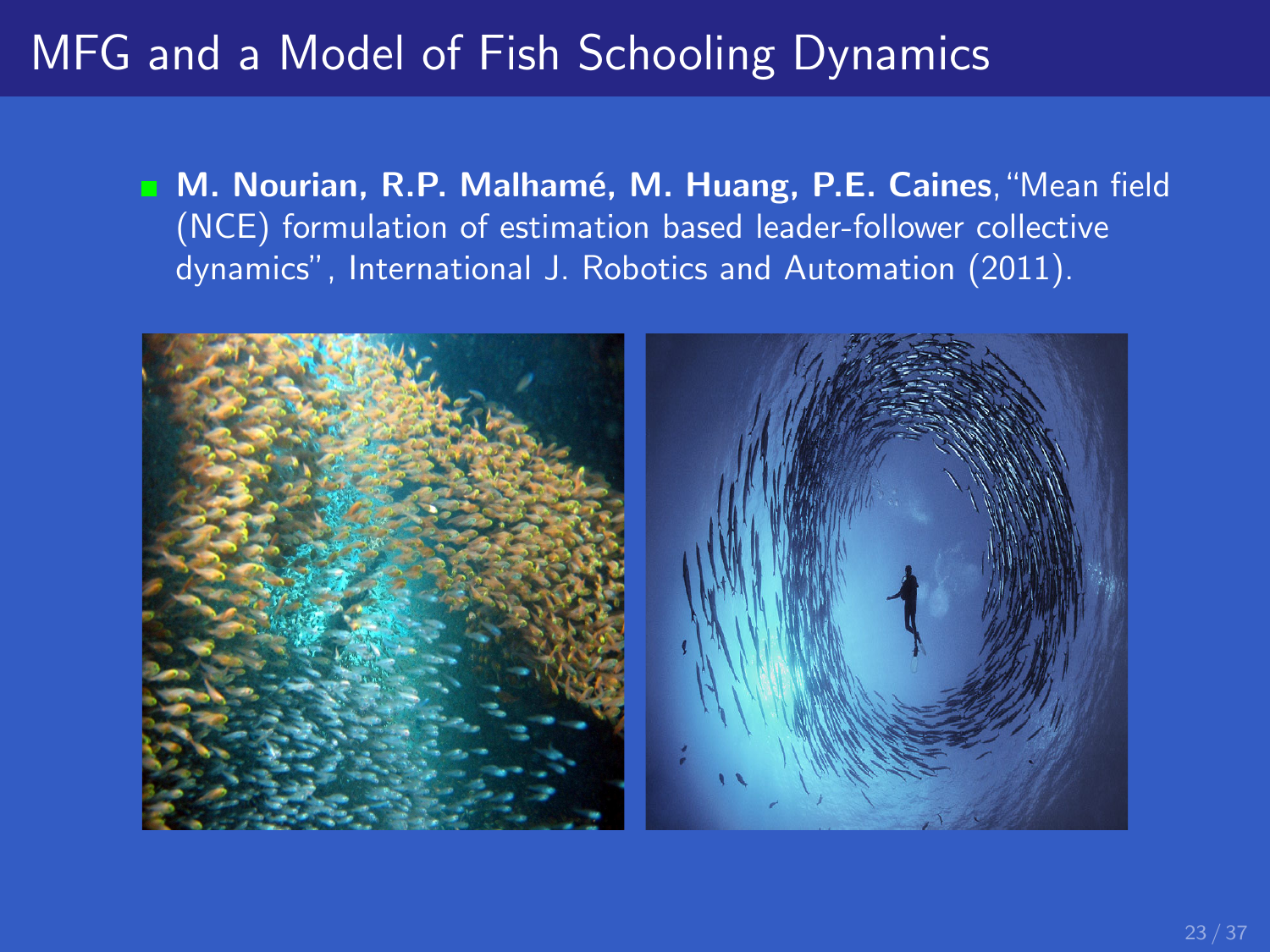## MFG and a Model of Fish Schooling Dynamics (NMHC'11)

$$
dx_i = (Ax_i + Bu_i)dt + \sigma dw_i, \quad 1 \le i \le N.
$$

$$
J_i(x_i^0, x_{-i}^0, u_i, u_{-i}) = E \int_0^\infty e^{-\rho t} \left\{ |x_i - (\lambda h + (1 - \lambda) \frac{1}{N} \sum_{k=1}^N x_k)|^2 + |u_i|_R^2 \right\} dt
$$

$$
J_i(x_i^0, x_{-i}^0, u_i, u_{-i}) = E \int_0^\infty e^{-\rho t} \left\{ \left| x_i - \frac{1}{N_1} \sum_{k \in \mathcal{L}} x_k \right|^2 + |u_i|_R^2 \right\} dt
$$

 $\mathcal{L}$ : The set of leaders with cardinal  $N_1$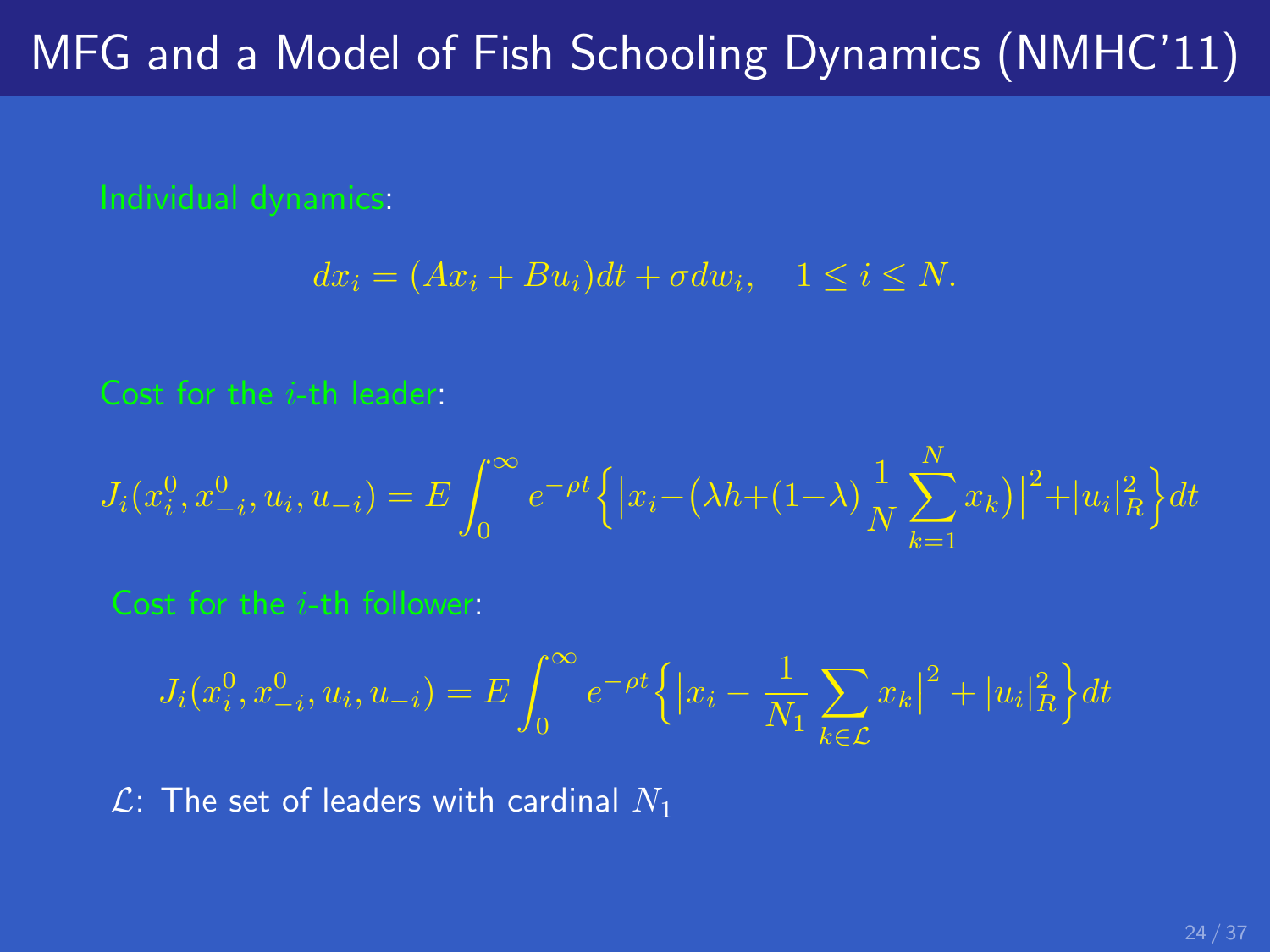## MFG and a Model of Fish Schooling Dynamics

- $\blacksquare$   $h(\cdot)$  is intended for a certain reference trajectory assumed to be known to both leaders and followers (the case of reference trajectory unknown to the followers: NCMH, IEEE TAC 2012).
- **E** Leader-follower architecture is of interest in animal behaviour analysis and also in group motion of multiple autonomous robots.
- **Direct tracking of h may result in poor cohesiveness during** transient phase due to different initial conditions.

 $\blacksquare$  In many problems of interest (e.g., swarming, flocking of animals or schooling of fish), group cohesiveness is important at all stages (Couzin et. al. Nature, Feb. 2005).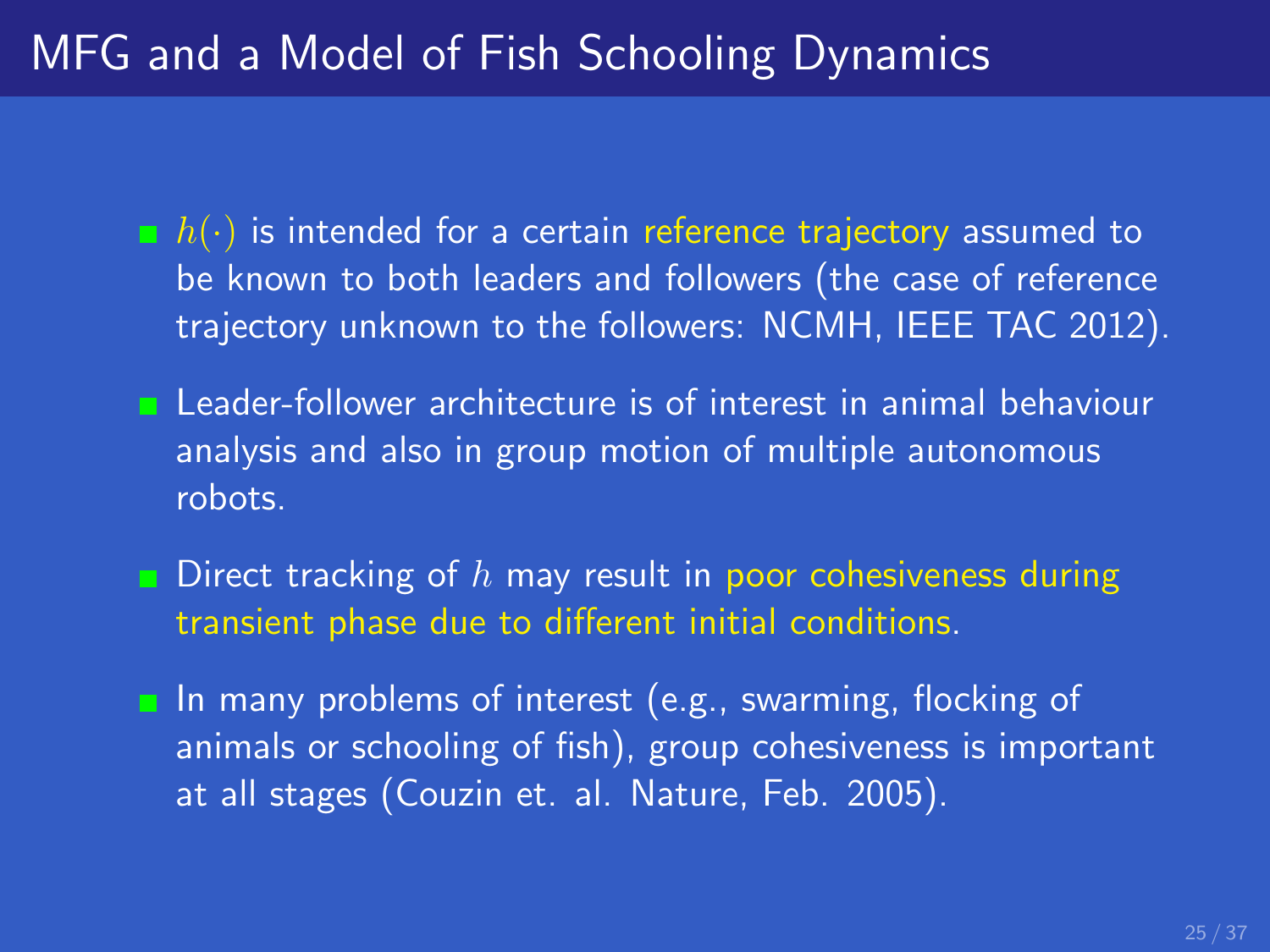## MFG and a Model of Fish Schooling Dynamicse

Assumption: There exists  $\alpha \in (0,1)$  such that  $\lim_{N \to \infty} \frac{N_1}{N} = \alpha,$ i.e., the proportion of leaders is fixed.

Let the mean field centroid trajectory for leaders and followers be  $\bar{x}_L(\cdot)$  and  $\bar{x}_F(\cdot)$ 

 $\rho s_L(t) = \frac{ds_L(t)}{dt} + A^T s_L(t) - \Pi BR^{-1}B^T s_L(t) - x_L^*(t)$  $\frac{d\bar{x}_L(t)}{dt} = (A - BR^{-1}B^T\Pi)\bar{x}_L(t) - BR^{-1}B^Ts_L(t)$  $x_L^*(t) = \lambda h(t) + (1 - \lambda) (\alpha \bar{x}_L(t) + (1 - \alpha) \bar{x}_F(t))$ 

 $\blacksquare$  Individual control action for the leaders  $u_i = -R^{-1}B^T(\Pi x_i + s_L)$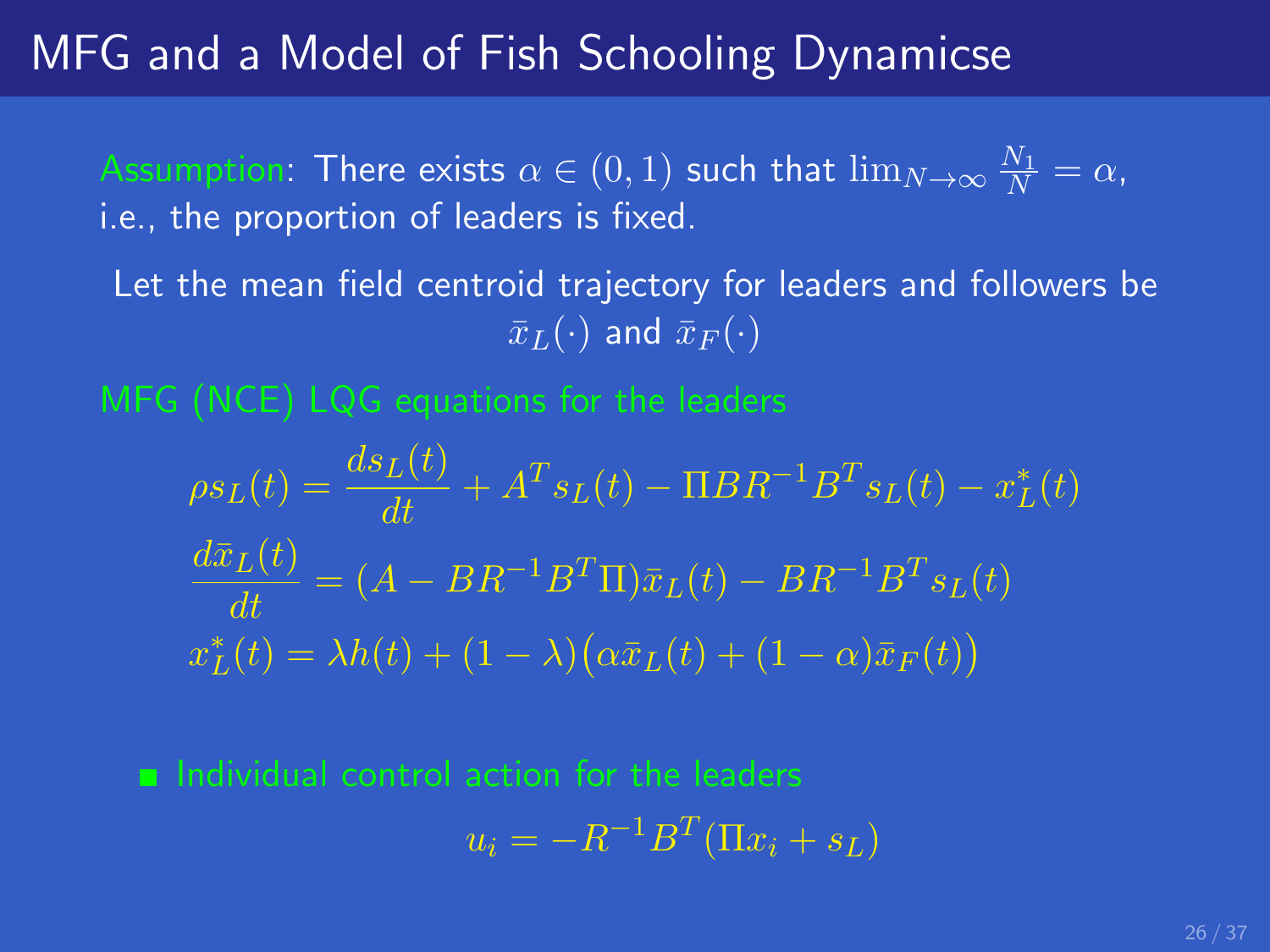$$
\rho s_F(t) = \frac{ds_F(t)}{dt} + A^T s_F(t) - \Pi B R^{-1} B^T s_F(t) - \bar{x}_L(t)
$$

$$
\frac{d\bar{x}_F(t)}{dt} = (A - B R^{-1} B^T \Pi) \bar{x}_F(t) - B R^{-1} B^T s_F(t)
$$

 $\blacksquare$  Individual control action for the followers

$$
u_i = -R^{-1}B^T(\Pi x_i + s_F)
$$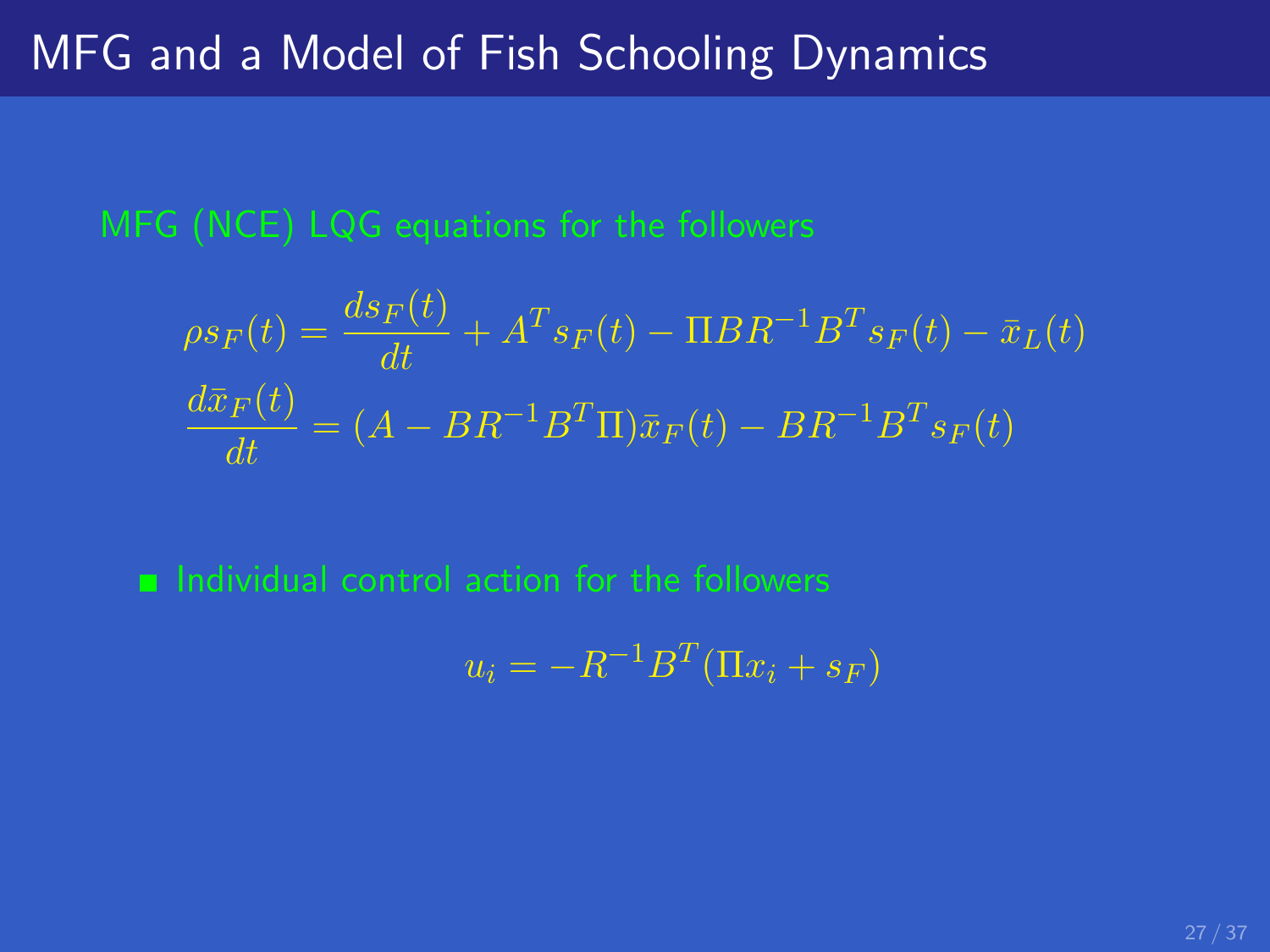### More recent developments I: MFG Cooperative Games

Towards mean field LQG cooperative games: Decentralized socially optimal control laws (HCM, IEEE TAC July 2012)

Agent i dynamics:  $dx_i = (A_{\theta_i} x_i + B u_i + C \bar{x}^{(N)}) dt + \sigma dw_i$ 

$$
J(x^0, u) := \sum_{i=1}^N J_i(x_i^0, x_{-i}^0, u_i, u_{-i})
$$
  
= 
$$
\sum_{i=1}^N E_{|x_i^0, x_{-i}^0} \int_0^\infty e^{-\rho t} \left\{ |x_i - \Phi(\bar{x}^{(N)})|_Q^2 + |u_i|_R^2 \right\} dt
$$

As  $N \to \infty$ , small individual agent actions are reflected in the individual costs of all other agents (one way coupling of individual and mass property of non cooperative MFGs is lost!).

- **n** Consider person by person by person optimization as in team theory together with MFG collective replication requirement.
- **Individual asymptotic optimal control laws are still decentralized and** are full information  $\epsilon$ -optimal!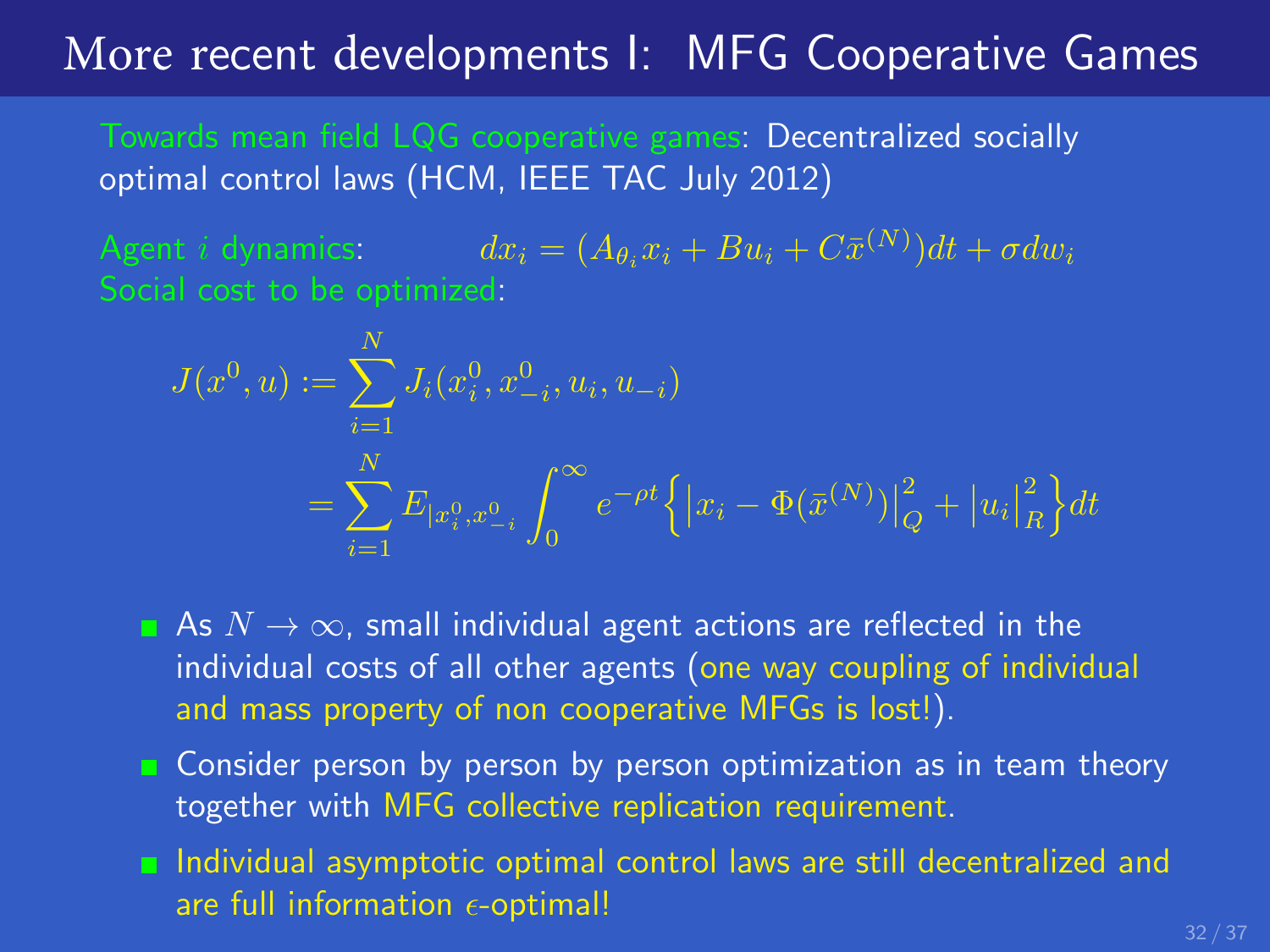### More recent developments II

Risk sensitive MFG games: H.Tembine, Q. Zhu, T. Basar, "Risk -Sensitive Mean Field Stochastic Differential Games", Proceedings 2011 IFAC world Congress.

#### **T**owards oligopolies within MFG games:

- LQG case: M. Huang, "Large-Population LQG Games Involving a Major Player: the Nash Certainty Equivalence Principle", SIAM J. on Control and Optimization, 2010

- Nonlinear case: M. Nourian, P. E. Caines, "e-Nash Mean Field Game Theory for Nonlinear Stochastic Dynamical Systems with Major and Minor agents", preprint, 2012.

#### Nonlinear MFG models:

- O. Gu´eant, J.-M. Lasry, P.-L. Lions. "Mean Field Games and Oil Production", preprint, 2010.

- H. Yin, P. G. Mehta, S. Meyn, U. V. Shanbhag, "Synchronization of Coupled Oscillators is a Game", IEEE TAC May 2012.

- V. N. Kolokoltsov, J. Li, W. Yang, "Mean Field Games and Nonlinear Markov Processes", Arxiv, 2011.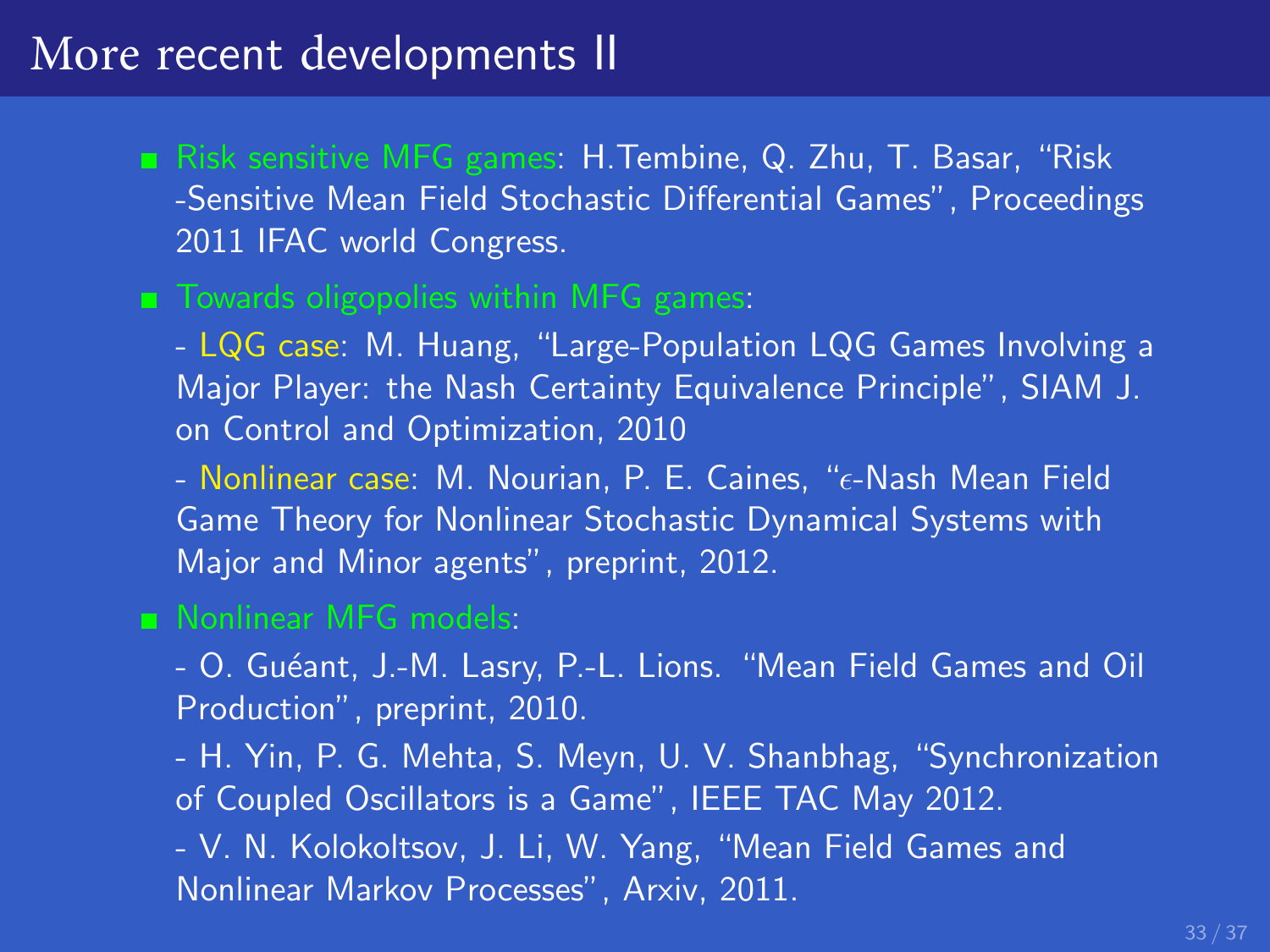**MFG's are a convenient approach for crystallizing the interaction of** an individual agent with a large population of similar agents which individually carry a vanishing decision weight.

In general, they lead to  $\epsilon$ -Nash or  $\epsilon$ -optimal decentralized feedback control strategies with the degree of error typically decaying as √  $1/\sqrt{N}$ .

**Decentralization is possible only if the necessary a priori data is** available i.e. typically, initial agent states empirical distributions as well as dynamic parameters empirical distributions (identification and on line learning issues (LQG case: A. C. Kizilkale, P. E. Caines, IEEE TAC 2012)).